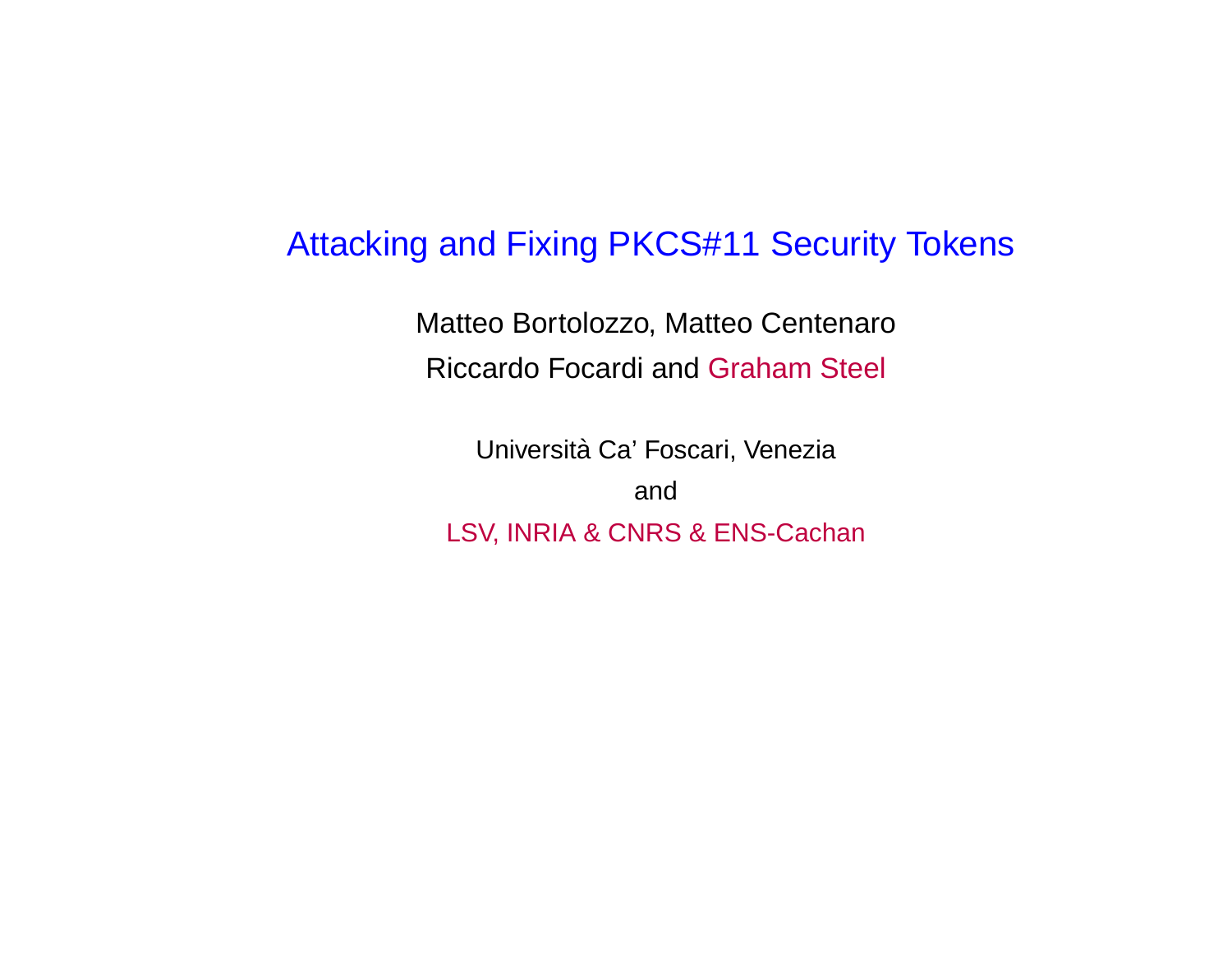## **RSA PKCS#11**

Describes 'cryptoki': cryptographic token interface

Widely adopted in industry for authentication tokens, smartcards(and HSMs, other devices, ...)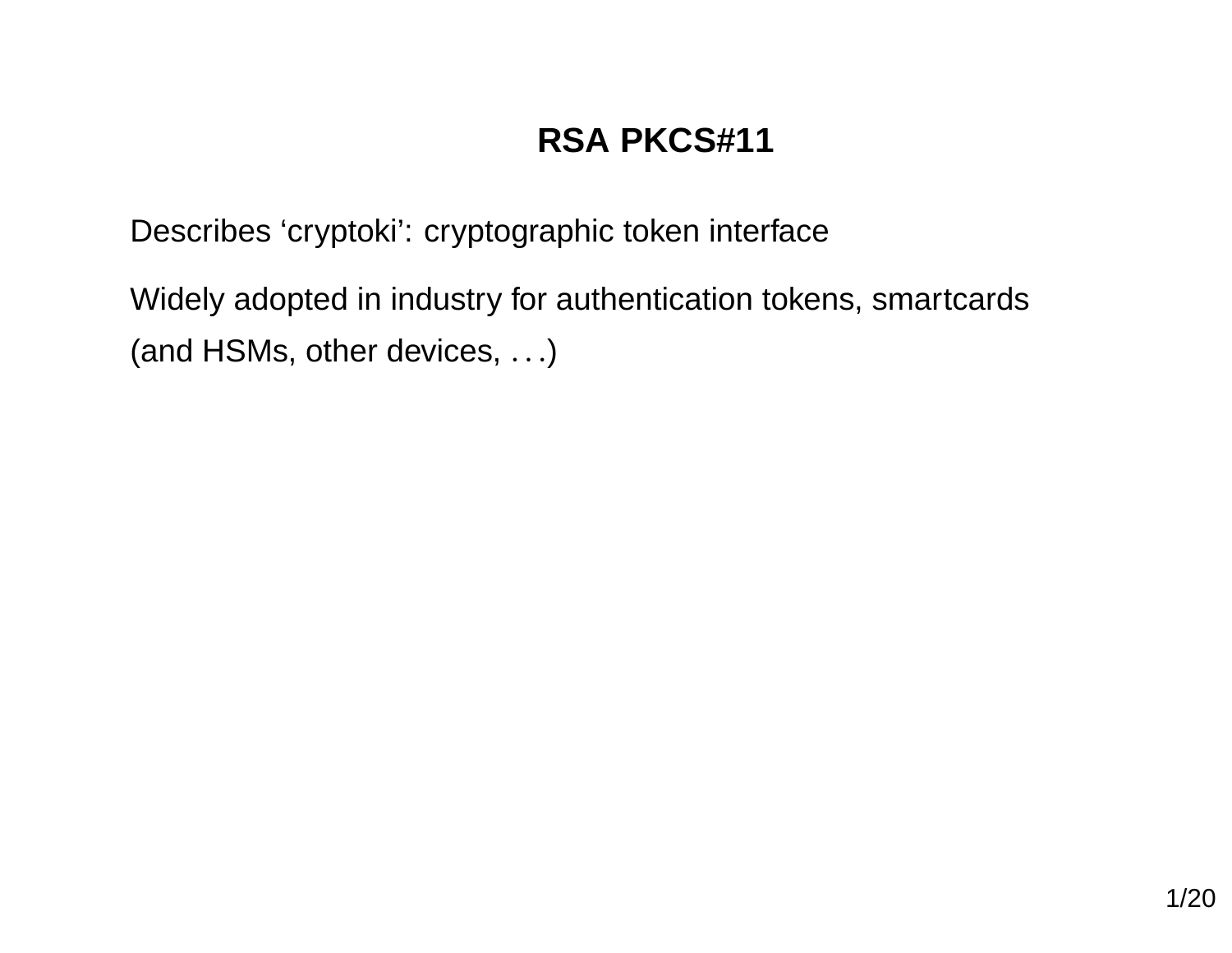## **RSA PKCS#11**

Describes 'cryptoki': cryptographic token interface

Widely adopted in industry for authentication tokens, smartcards(and HSMs, other devices, ...)

Authentication tokens used for secure login to VPN etc.

Devices cost from 20 to 400 USD, global market estimated at <sup>5</sup> billion USDby InfoSecurity Magazine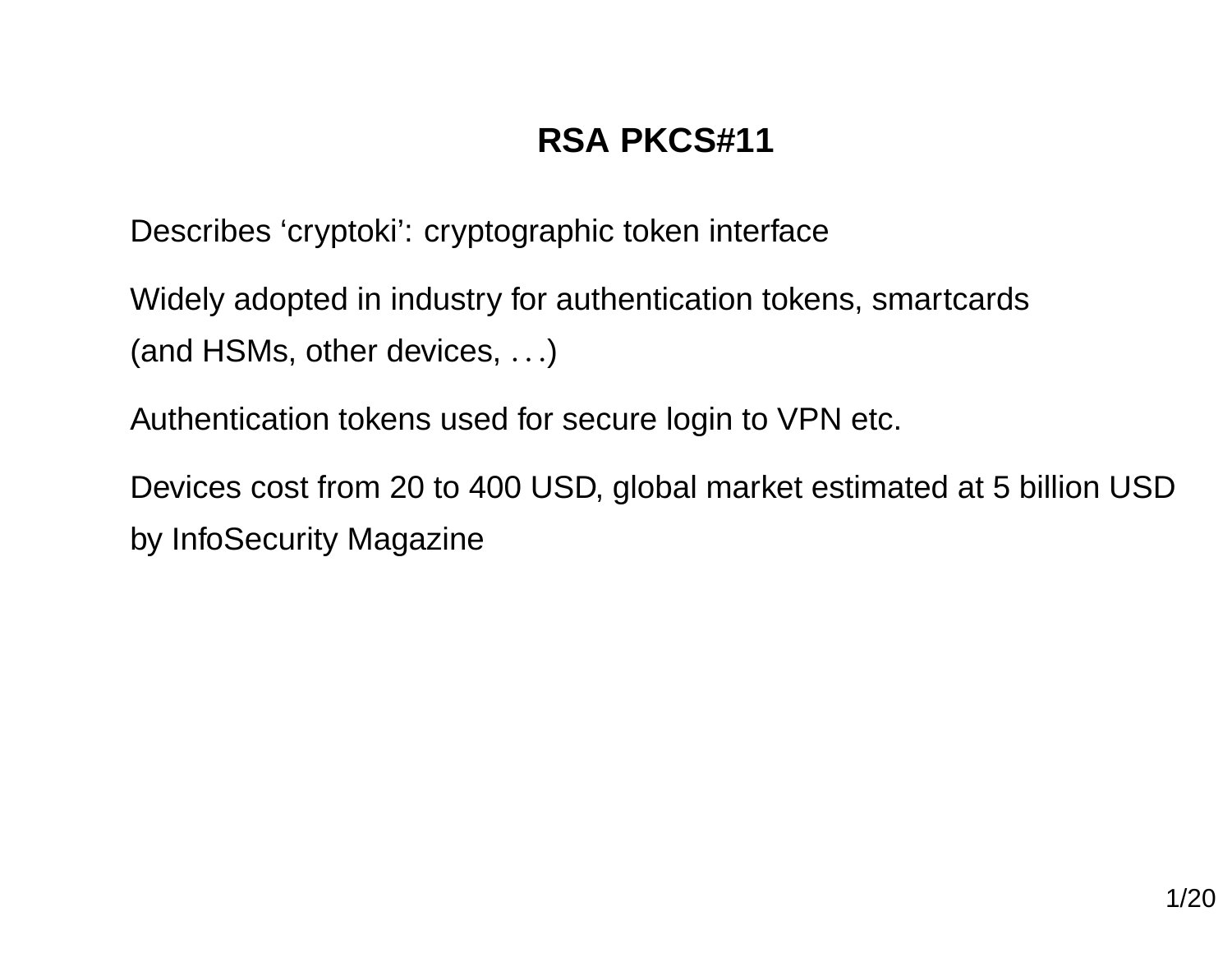## **RSA PKCS#11**

Describes 'cryptoki': cryptographic token interface

Widely adopted in industry for authentication tokens, smartcards(and HSMs, other devices, ...)

Authentication tokens used for secure login to VPN etc.

Devices cost from 20 to 400 USD, global market estimated at <sup>5</sup> billion USDby InfoSecurity Magazine

Cryptoki provides <sup>a</sup> logical view of objects on the token

Keys (etc.) stored on the device and accessed by *handles* 

A*ttributes* stored with keys to control usage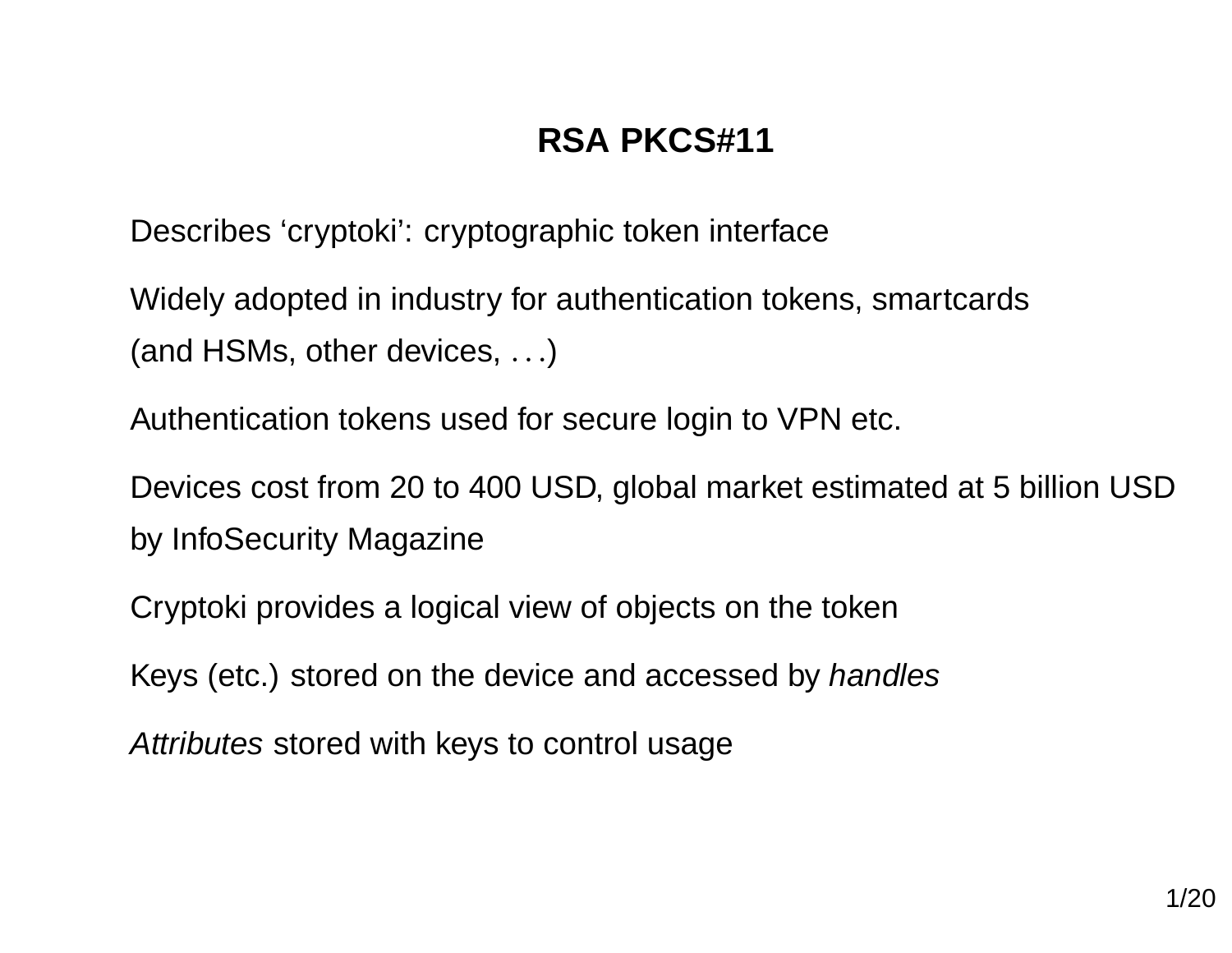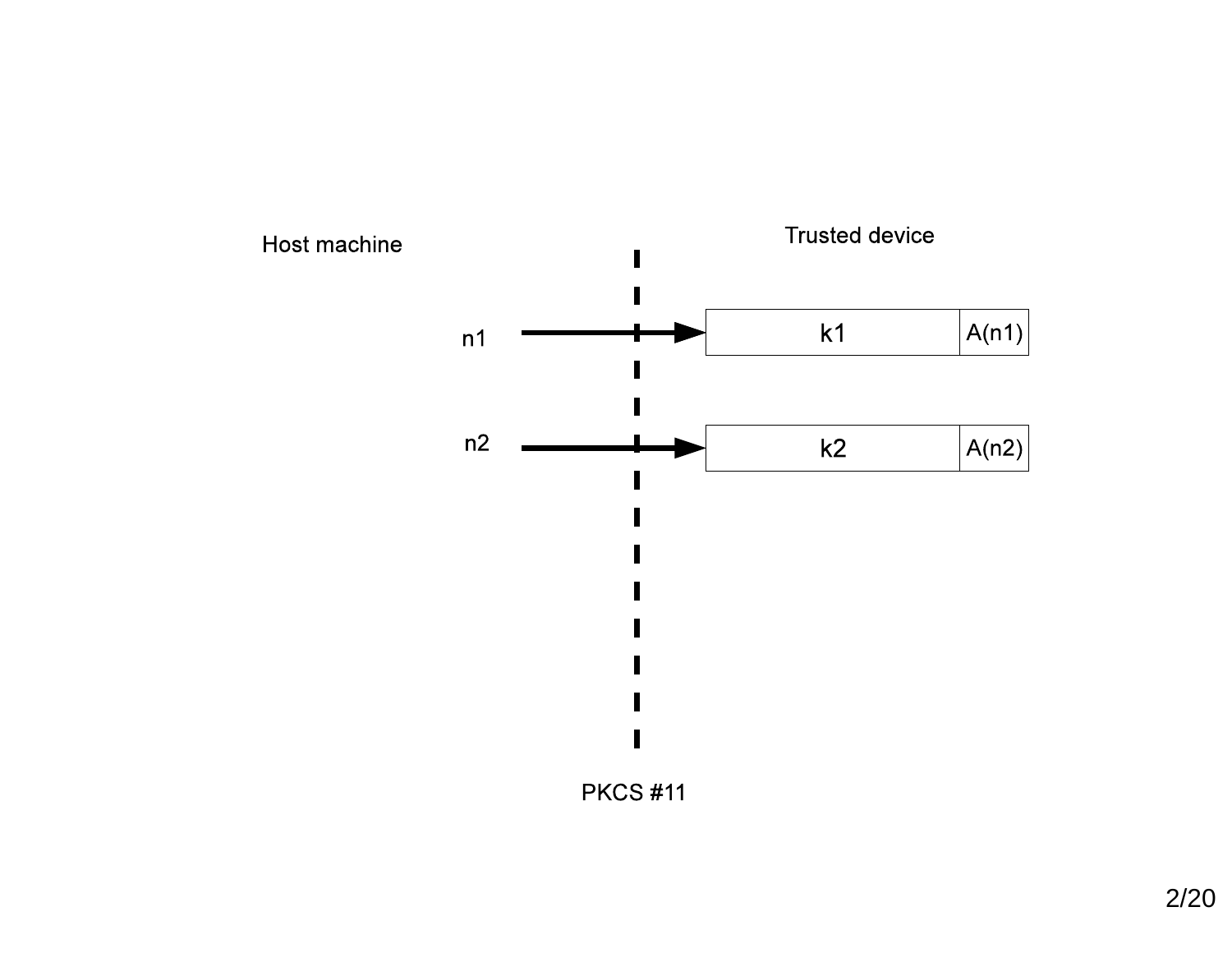Section <sup>7</sup> of standard: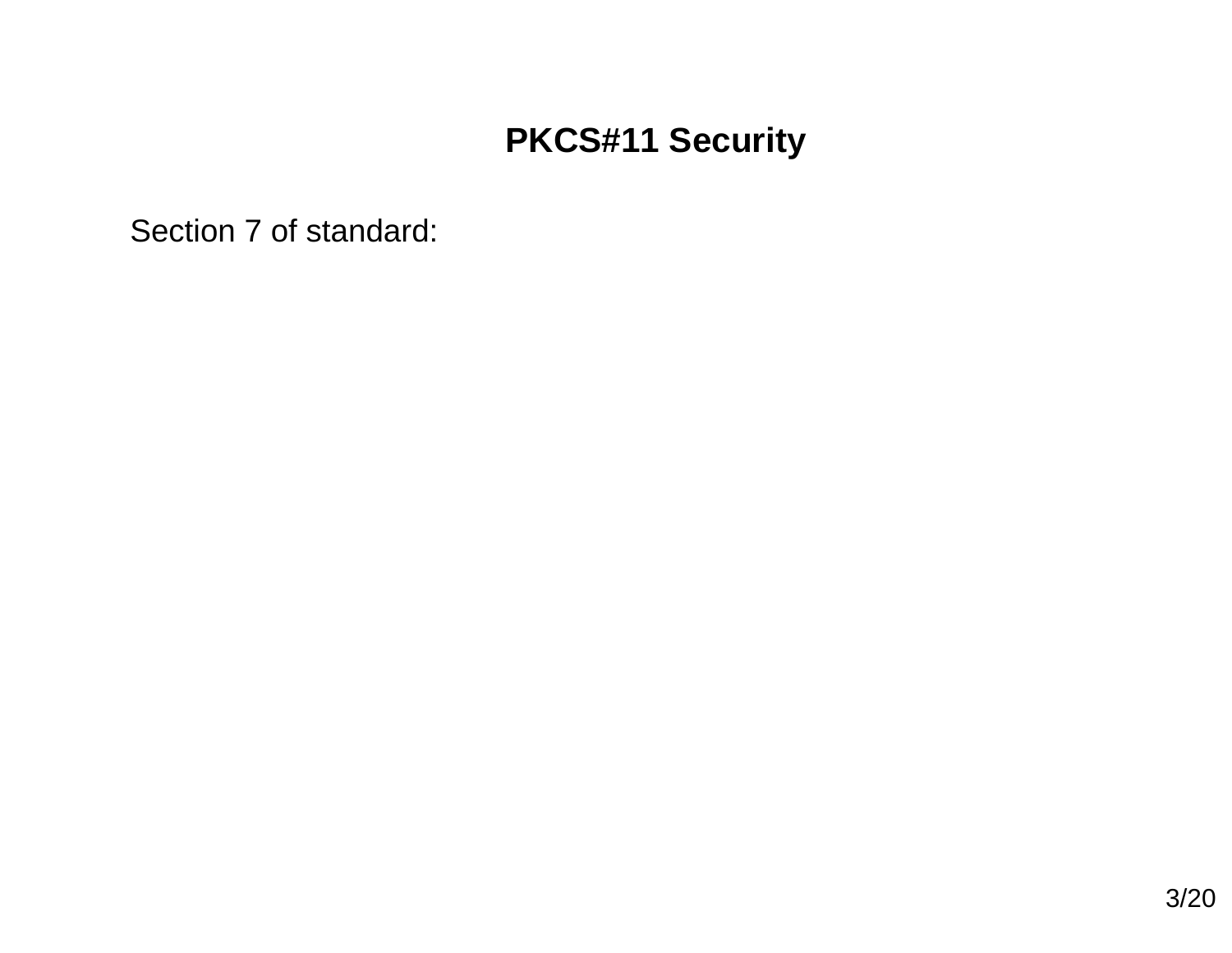Section <sup>7</sup> of standard:

"1. Access to private objects on the token, and possibly to cryptographicfunctions and/or certificates on the token as well, requires <sup>a</sup> PIN.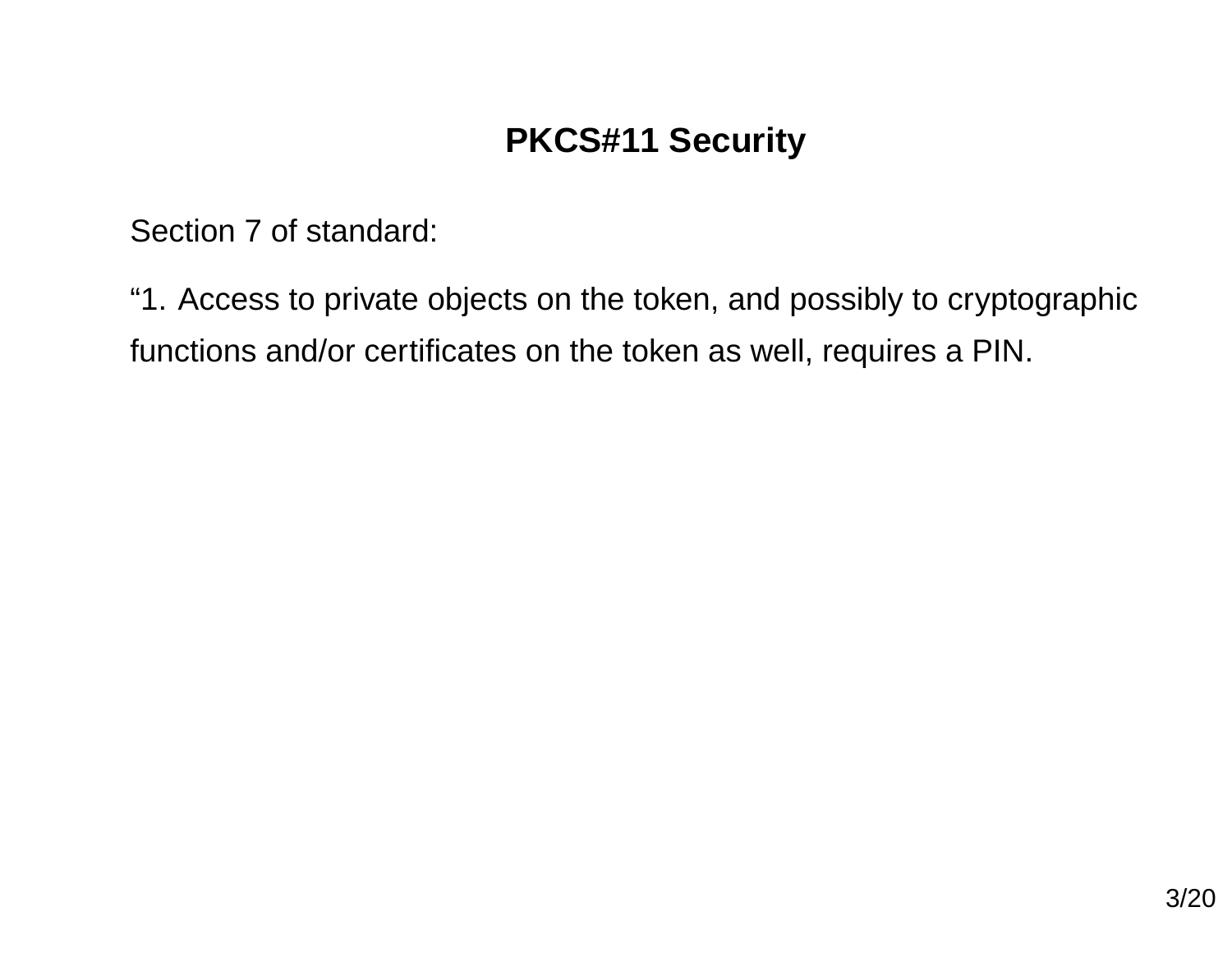Section <sup>7</sup> of standard:

"1. Access to private objects on the token, and possibly to cryptographicfunctions and/or certificates on the token as well, requires <sup>a</sup> PIN.

2. Additional protection can be given to private keys and secret keys bymarking them as "sensitive" or "unextractable". Sensitive keys cannot berevealed in plaintext off the token, and unextractable keys cannot berevealed off the token even when encrypted"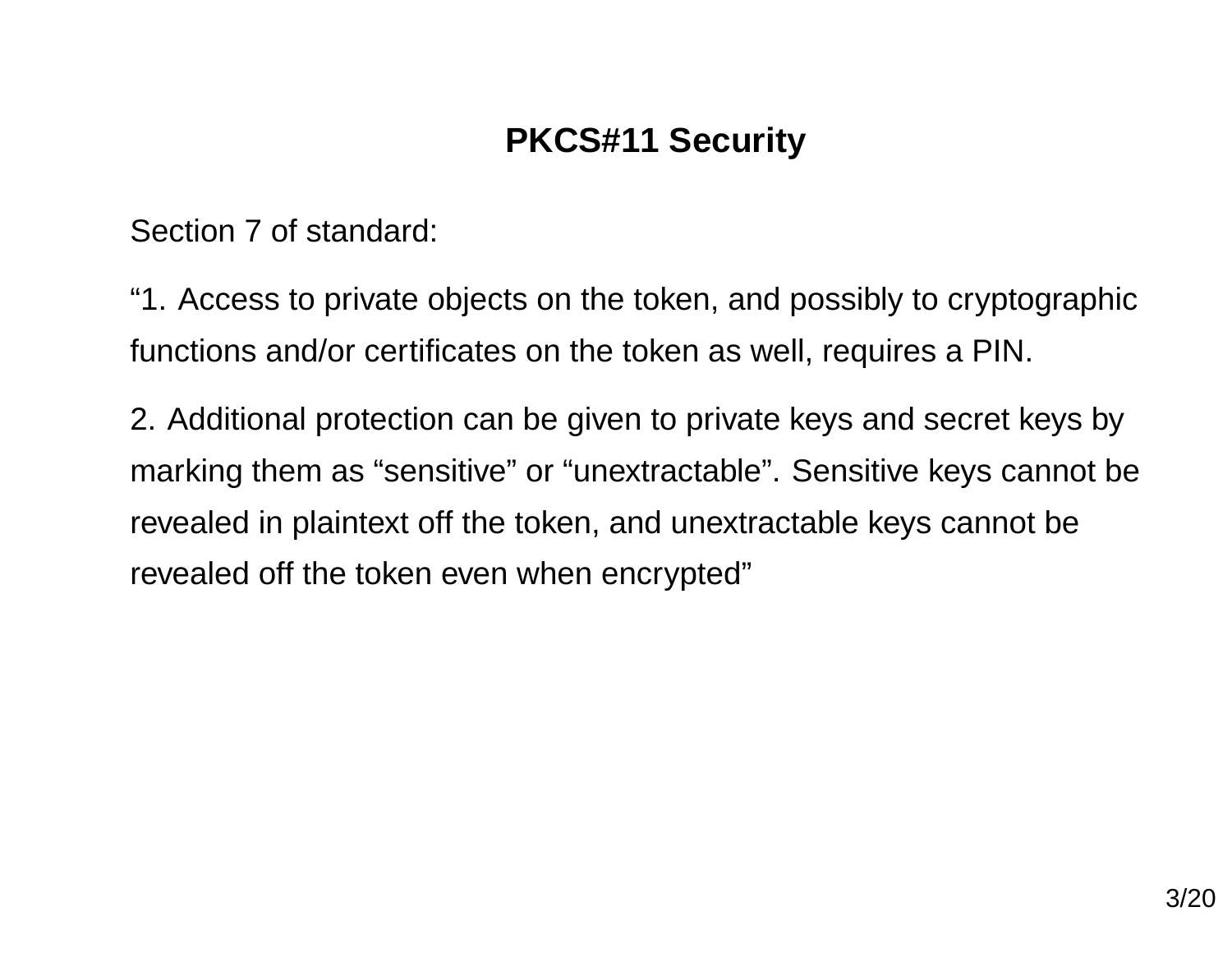Section <sup>7</sup> of standard:

"1. Access to private objects on the token, and possibly to cryptographicfunctions and/or certificates on the token as well, requires <sup>a</sup> PIN.

2. Additional protection can be given to private keys and secret keys bymarking them as "sensitive" or "unextractable". Sensitive keys cannot berevealed in plaintext off the token, and unextractable keys cannot berevealed off the token even when encrypted"

"Rogue applications and devices may also change the commands sent tothe cryptographic device to obtain services other than what the applicationrequested [but cannot] compromise keys marked "sensitive," since <sup>a</sup> keythat is sensitive will always remain sensitive. Similarly, <sup>a</sup> key that isunextractable cannot be modified to be extractable."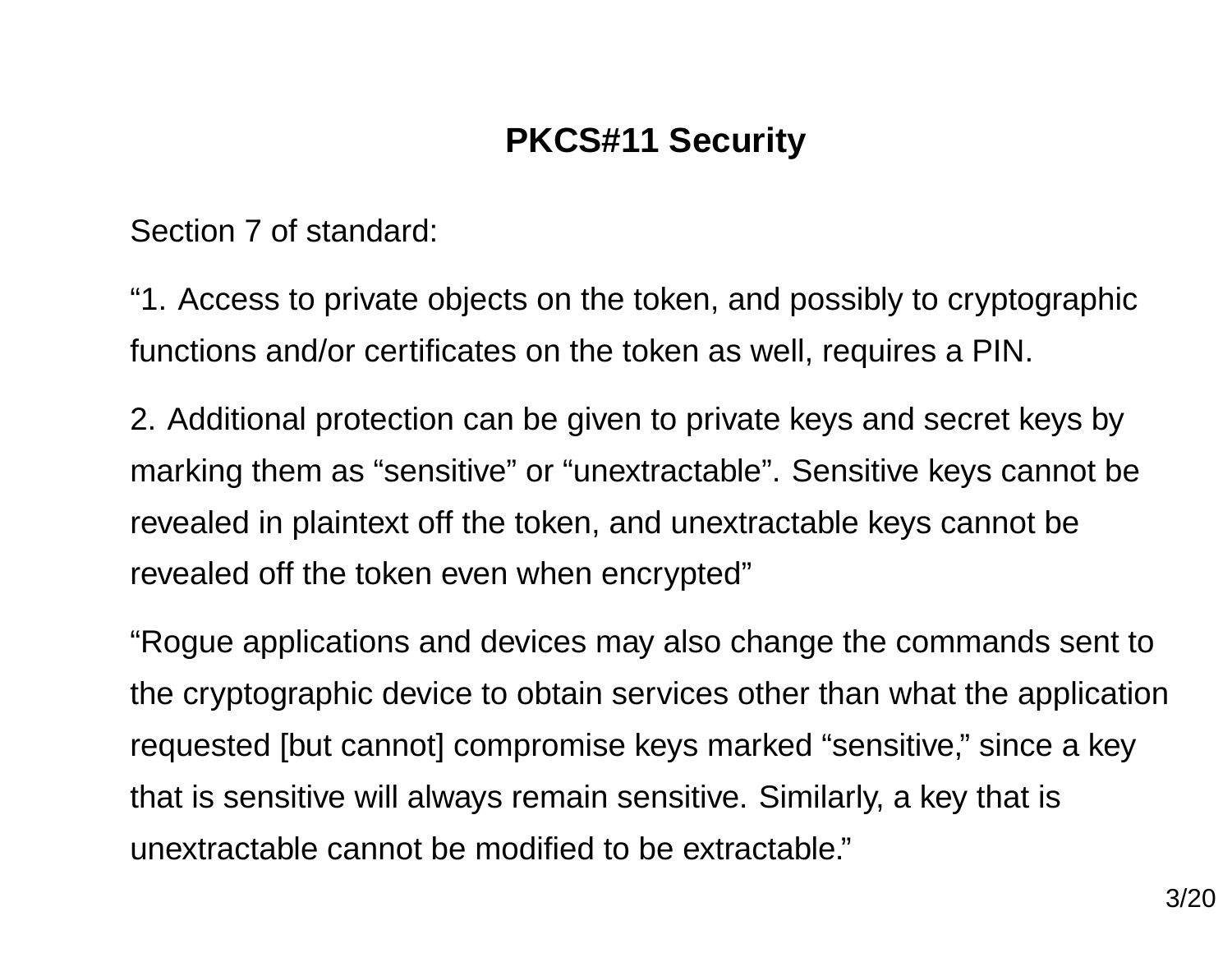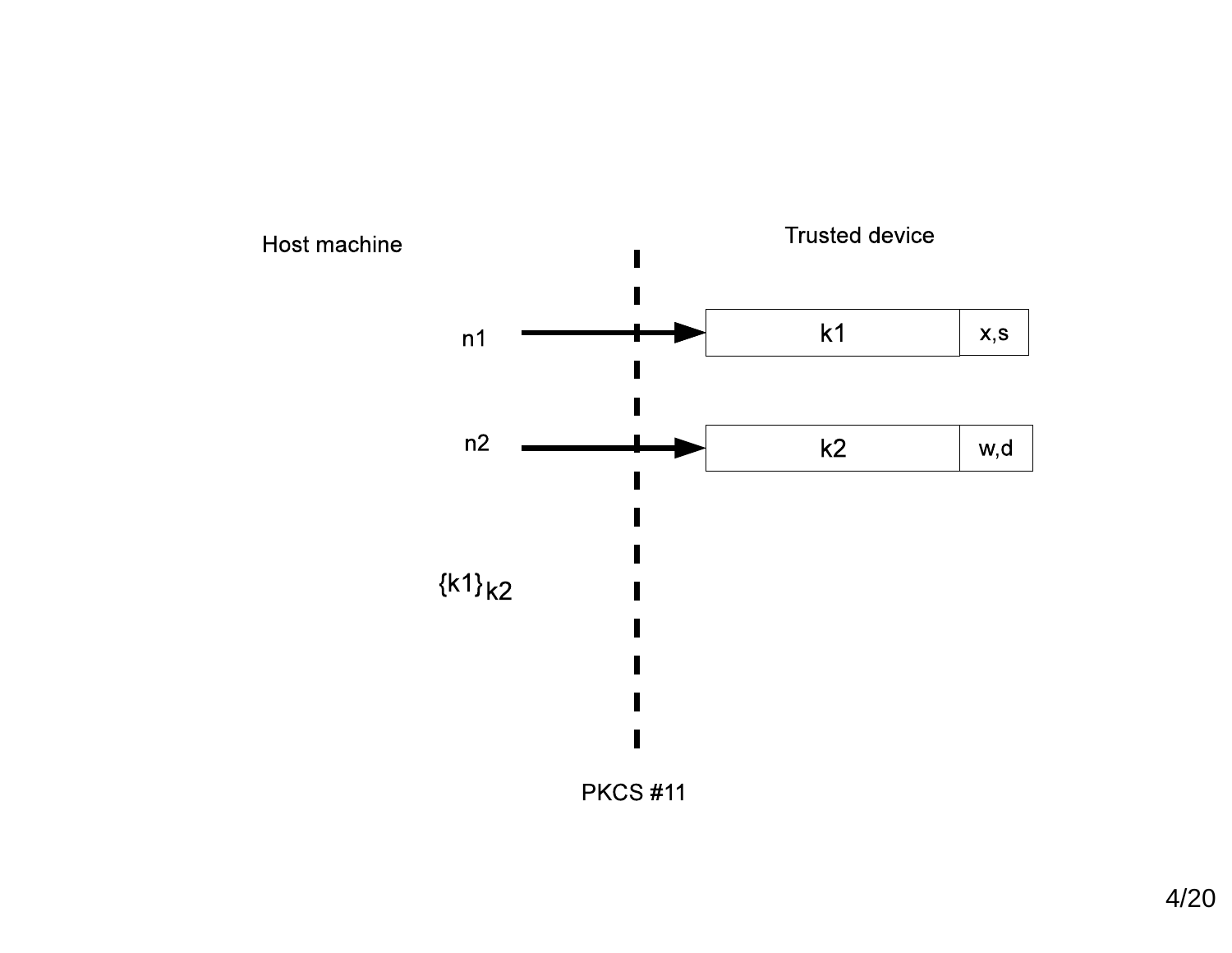## **Clulow, CHES 2003**

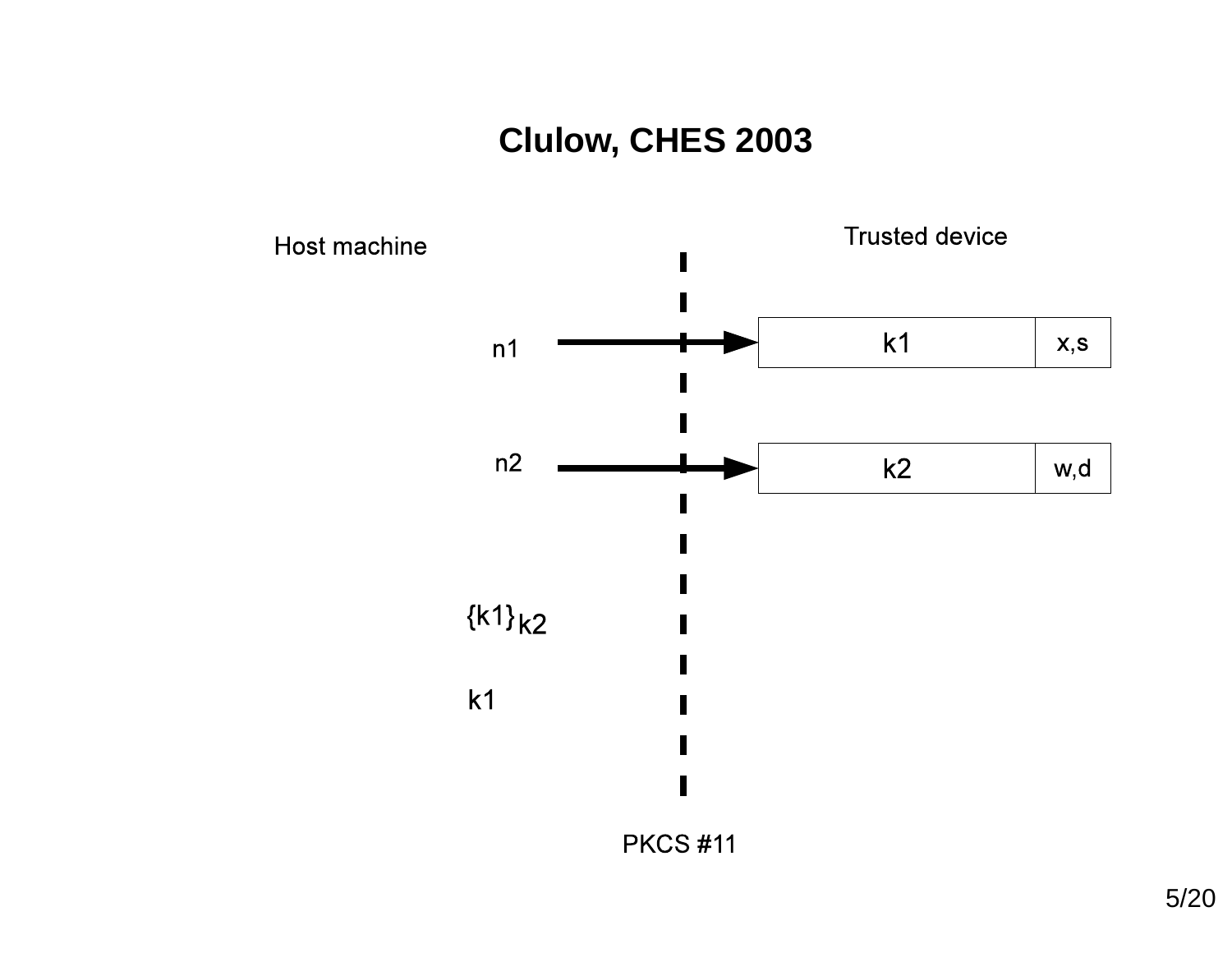#### **Formal Model (Delaune, Kremer, S., CSF 2008)**

Abstract 'Dolev-Yao' style

 $\mathsf{h}(\mathsf{n} 1,\mathsf{k} 1)$  - a handle  $\mathsf{n} 1$  for key  $\mathsf{k} 1$  (h is a *private symbol*)

<code>a1(n1)</code> - setting of attribute <code>a1</code> for handle <code>n1</code>

```
Command :
                       \mathsf{input} ; \mathsf{state} \quad \xrightarrow{\mathsf{new}} \quad \mathsf{output} ; \mathsf{state}'
```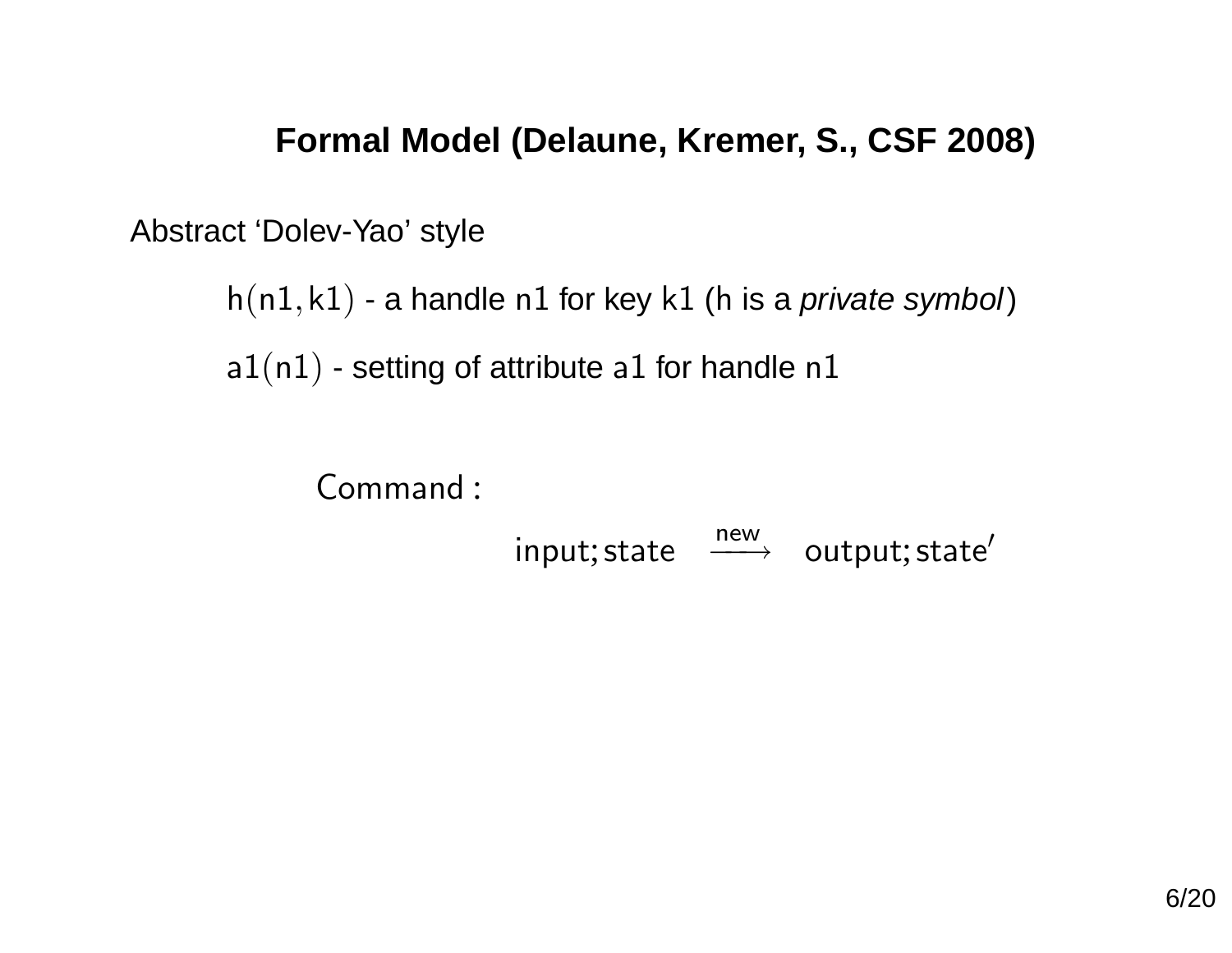### **Key Management - 1**

KeyGenerate :

$$
\xrightarrow{\mathsf{new}\; \mathsf{n}, \mathsf{k}} \quad \mathsf{h}(\mathsf{n},\mathsf{k}); \mathsf{L}
$$

 $\mathsf{Where}\ \mathsf{L}=\mathsf{extract(n)},\neg\mathsf{wrap(n)},\neg\mathsf{unwrap(n)},$ <sup>¬</sup>encrypt(n),<sup>¬</sup>decrypt(n),<sup>¬</sup>sensitive(n)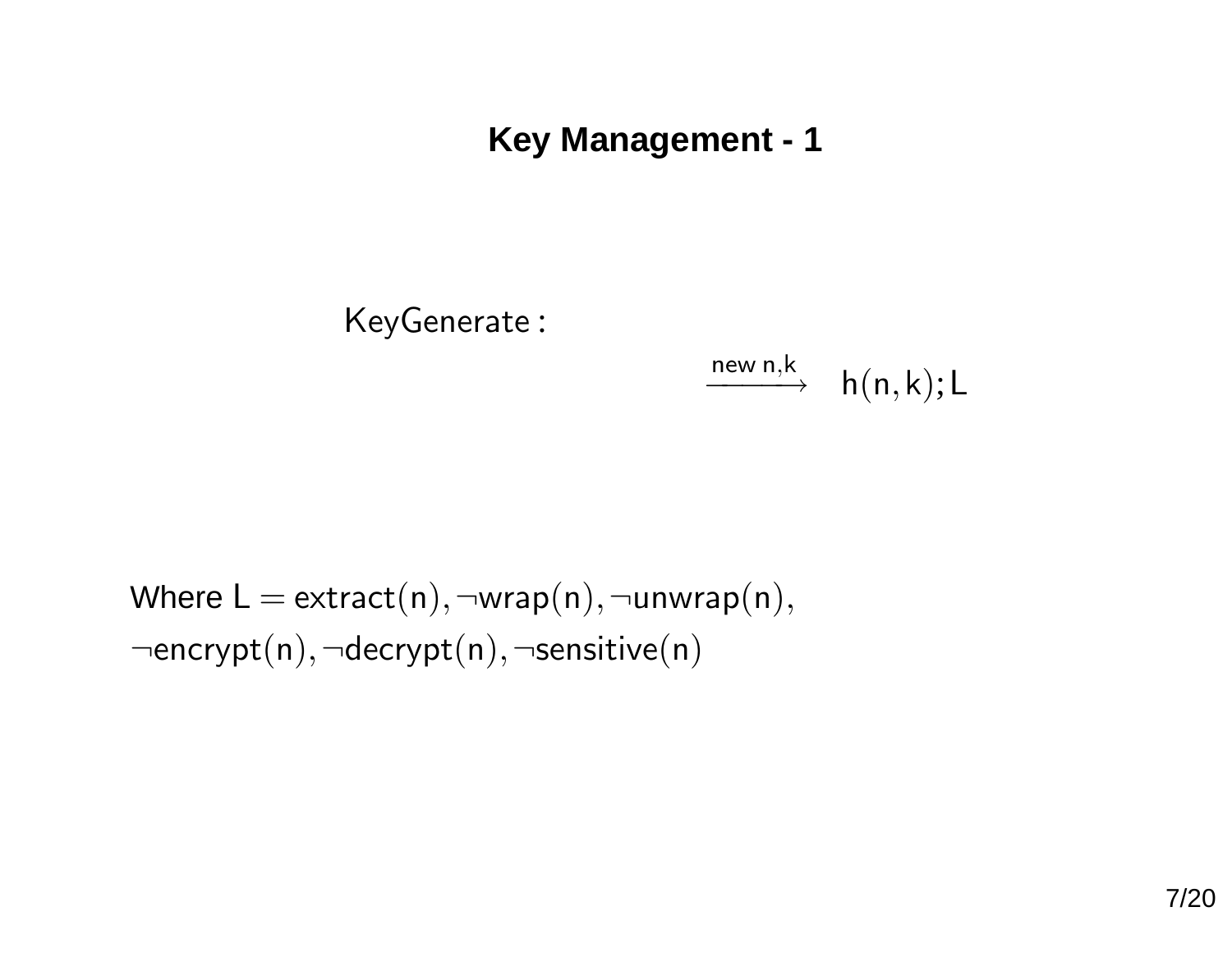### **Key Management - 2**

Set Wrap $p: h(x_1,y_1); \neg wrap(x_1) \rightarrow ; wrap(x_1)$  $\mathsf{Set\_Encrypt:}\qquad \mathsf{h}(\mathsf{x}_1,\mathsf{y}_1);\neg \mathsf{encrypt}(\mathsf{x}_1)\;\;\rightarrow\;\;\mathsf{;} \mathsf{encrypt}(\mathsf{x}_1)$ . .  $\mathsf{UnSet\_Wrap:}\qquad\qquad \mathsf{h}(\mathsf{x}_1,\mathsf{y}_1);\,\mathsf{wrap}(\mathsf{x}_1)\;\;\rightarrow\;\;;\neg\mathsf{wrap}(\mathsf{x}_1)$  $\mathsf{UnSet\_Encrypt:} \quad \mathsf{h}(\mathsf{x}_1,\mathsf{y}_1); \, \mathsf{encrypt}(\mathsf{x}_1) \; \; \rightarrow \; \; ; \neg \mathsf{encrypt}(\mathsf{x}_1)$ 

Some restrictions, e.g. can't unset sensitive, can't set extract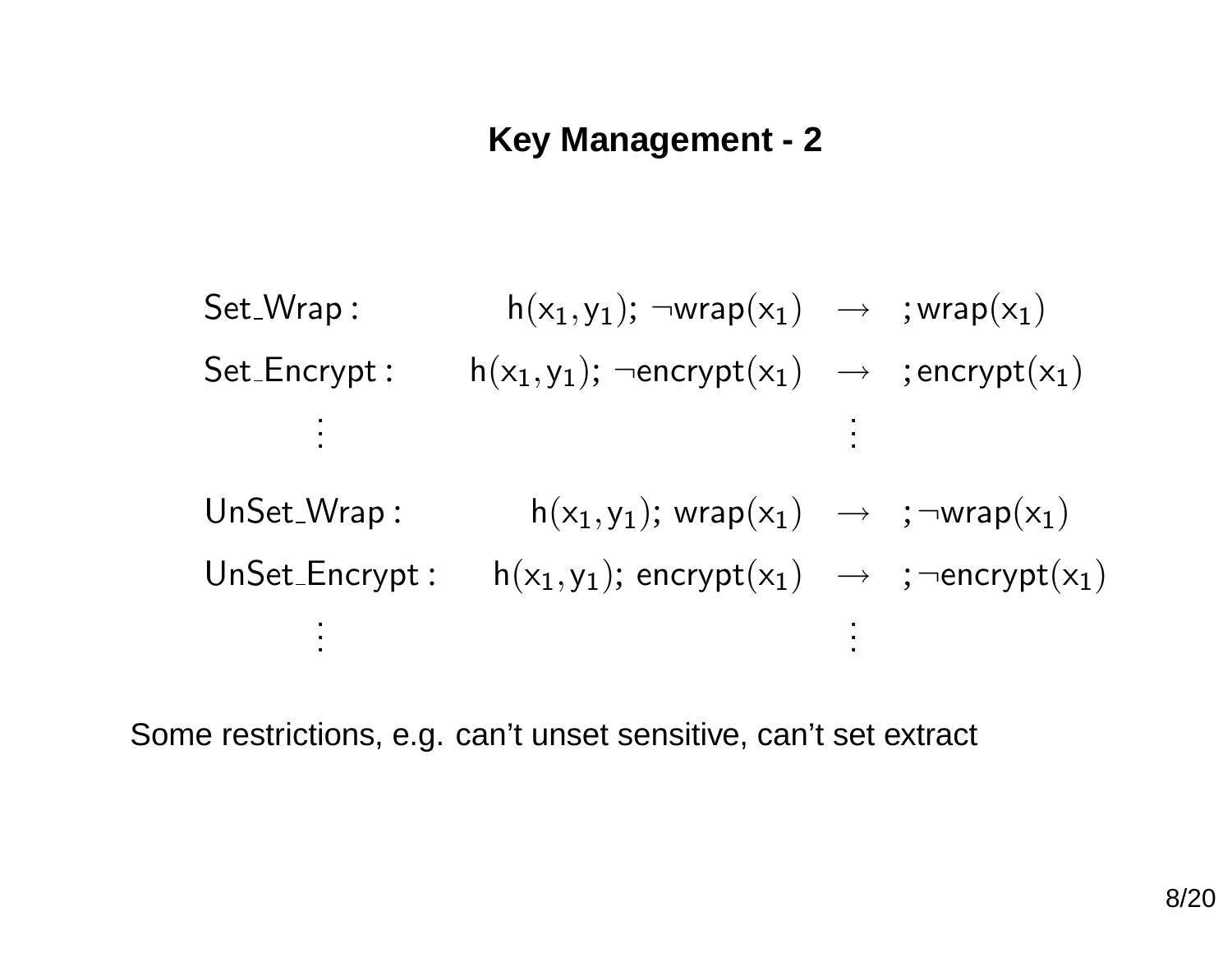### **Key Management - 3**

Wrap :  $h(x_1,y_1), h(x_2,y_2)$ ; wrap $(x_1), \longrightarrow \{y_2\}_{y_1}$  $extract(x<sub>2</sub>)$ 

Unwrap :  $h(x_2,y_2), \{y_1\}_{y_2}$ ; unwrap $(x_2)$   $\xrightarrow{\text{new n}_1}$   $h(n_1,y_1)$ ; L

 $\mathsf{Where}\ \mathsf{L} = \mathsf{extract(n)}, \neg \mathsf{wrap(n)}, \neg \mathsf{unwrap(n)},$  $\lnot$ encrypt(n), $\lnot$ decrypt(n), $\lnot$ sensitive(n)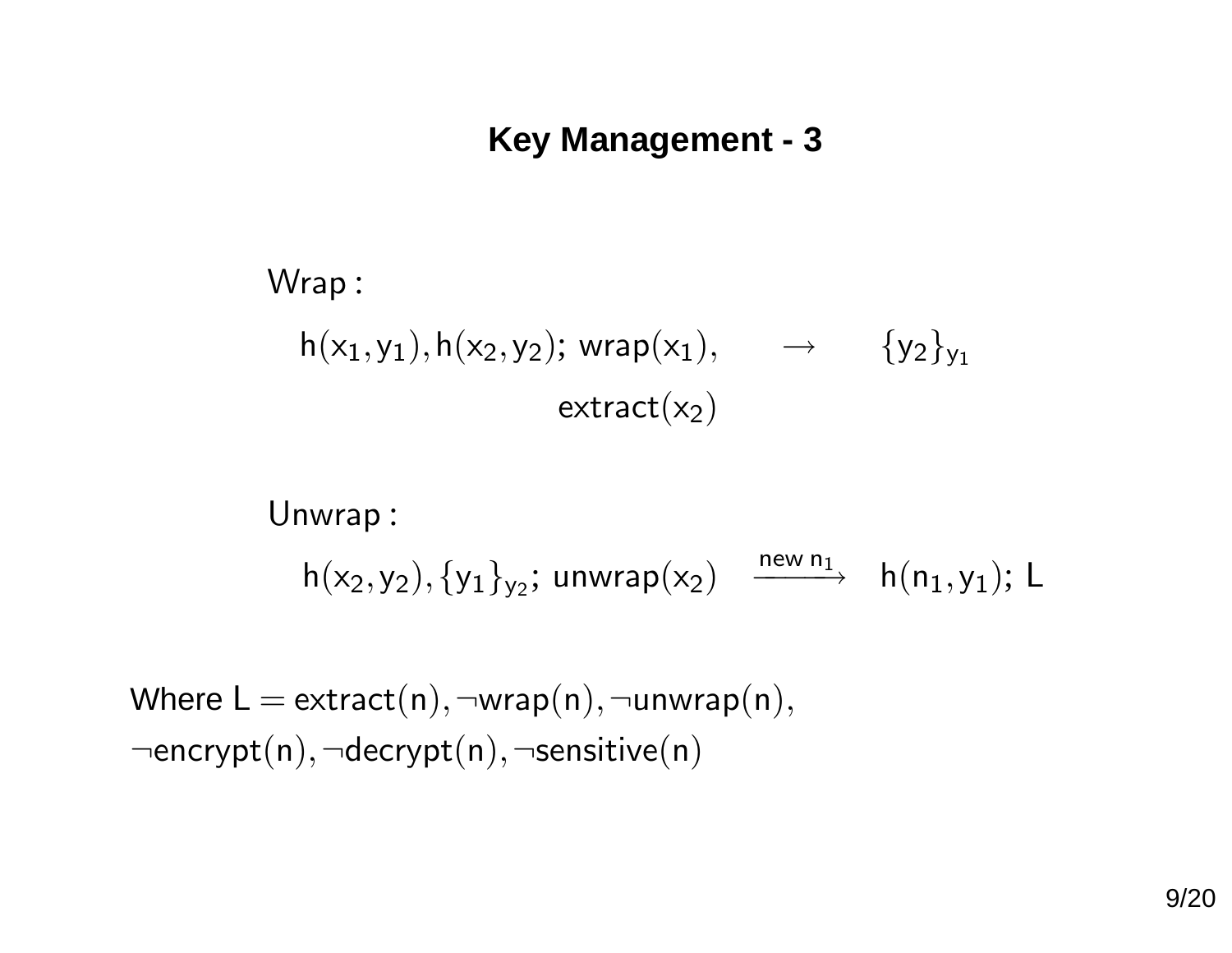## **Key Usage**

## Encrypt :

 $h(x_1,y_1),y_2;$  encrypt $(x_1) \rightarrow \{y_2\}_{y_1}$ 

Decrypt :  $h(x_1,y_1),\{y_2\}_{y_1}$ ; decrypt $(x_1) \rightarrow y_2$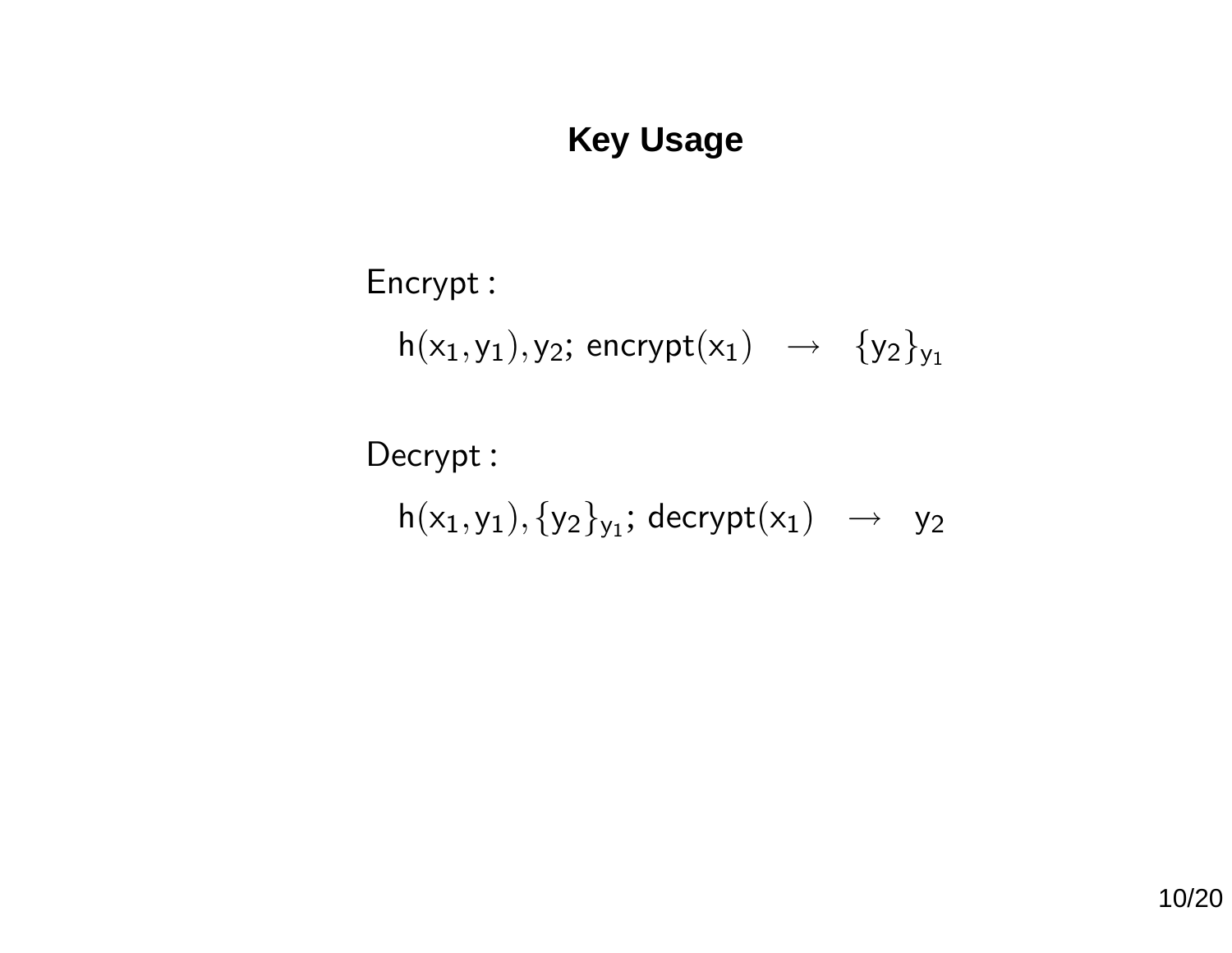## **Fix decrypt/wrap, (and encrypt/unwrap):**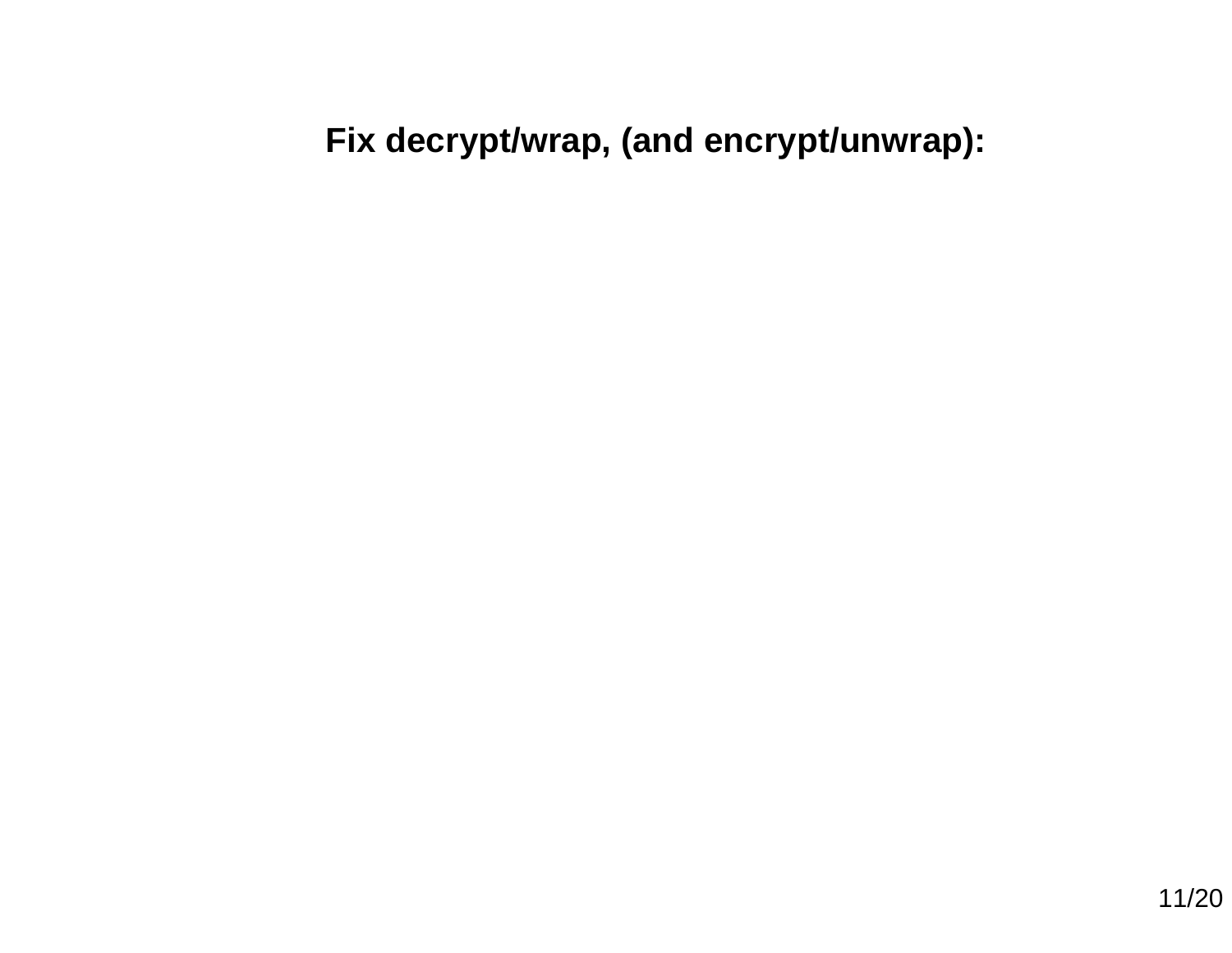#### **Fix decrypt/wrap, (and encrypt/unwrap):**

 $\blacksquare$ **htruder knows**:  $\mathsf{h}(\mathsf{n}_1,\mathsf{k}_1)$ ,  $\mathsf{h}(\mathsf{n}_2,\mathsf{k}_2)$ ,  $\mathsf{k}_3$ 

 $\textsf{State:} \ \textsf{ sensitive}(\mathsf{n}_1), \textsf{extract}(\mathsf{n}_1), \textsf{extract}(\mathsf{n}_2)$ 

Set\_wrap:  $h(n_2, k_2) \rightarrow$  ;wrap $(n_2)$ Set\_wrap:  $h(n_1,k_1) \rightarrow$  ;wrap $(n_1)$ Wrap:  $h(n_1, k_1), h(n_2, k_2) \rightarrow {k_2}_{k_1}$  $\mathsf{Set\_unwrap:}\qquad \mathsf{h}(\mathsf{n}_1,\mathsf{k}_1)\quad\mathrel{\longrightarrow}\quad;\mathsf{unwrap}(\mathsf{n}_1)$ Unwrap:  $\mathsf{h}(\mathsf{n}_1,\mathsf{k}_1),\{\mathsf{k}_2\}_{\mathsf{k}_1}$  $\xrightarrow{\text{new n}_3} \text{h}(n_3,k_2)$ Wrap:  $h(n_2, k_2), h(n_1, k_1) \rightarrow {k_1}_{k_2}$ Set\_decrypt:  $h(n_3, k_2) \rightarrow$  ;decrypt(n<sub>3</sub>) Decrypt: h $(\mathsf{n}_3,\mathsf{k}_2),\{\mathsf{k}_1\}_{\mathsf{k}_2}$   $\quad\rightarrow\quad\mathsf{k}_1$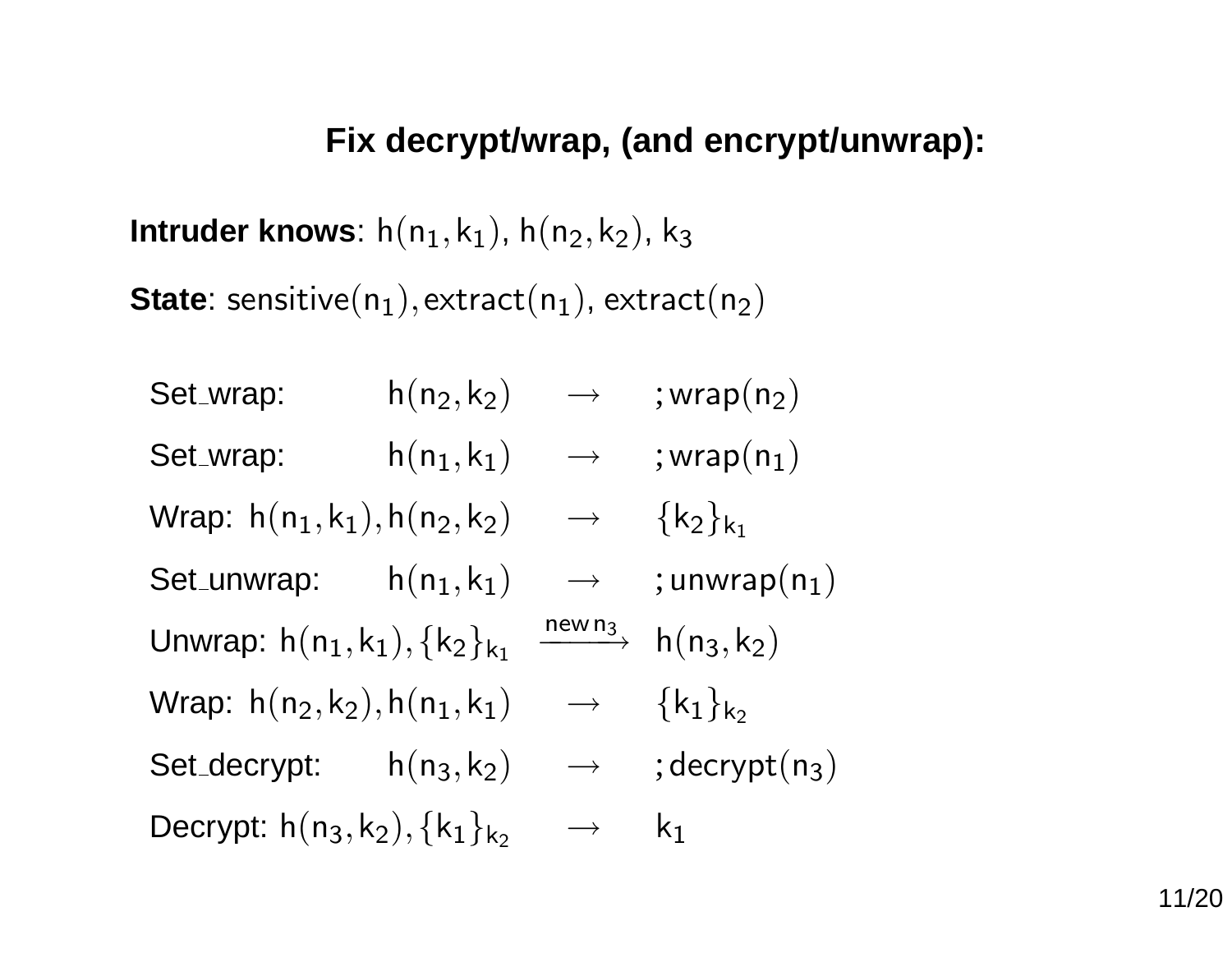

'Tool for cryptoKi Analysis'

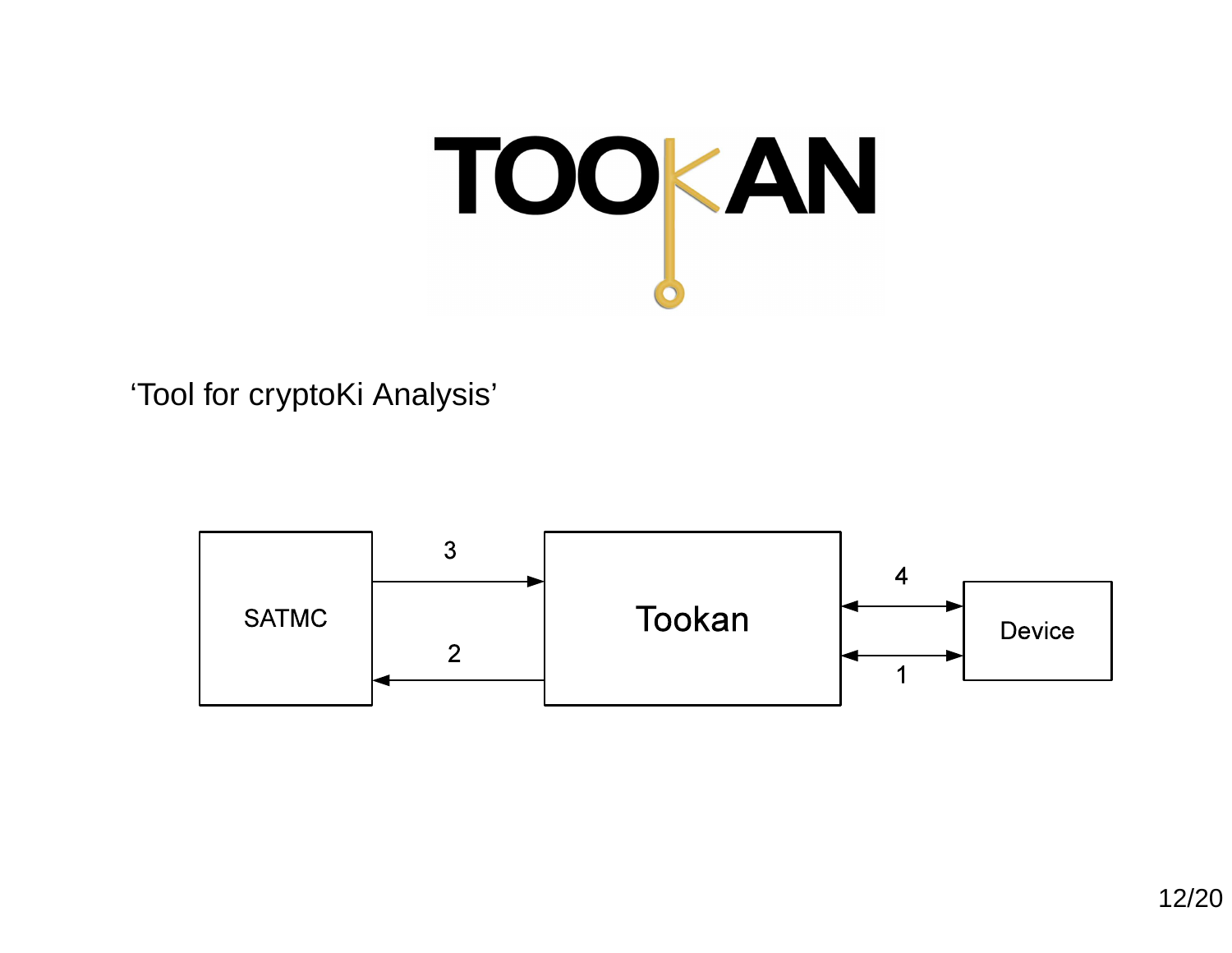#### **Templates**

KeyGenerate : 
$$
\xrightarrow{\text{new } n,k} h(n,k); \mathcal{A}(n,B)
$$
 (with  $B \in \mathcal{G}$ )  
KeyPairGenerate :  $\xrightarrow{\text{new } n,s} h(n,s), \text{pub}(s); \mathcal{A}(n,B)$  (with  $B \in \mathcal{G}$ )

Unwrap(sym/sym) :  $h(x,y_2), \{y_1\}_{y_2}$ ; unwrap $(x,\top)$   $\xrightarrow{\text{new }n_1}$   $h(n_1,y_1)$ ;  $\mathcal{A}(n_1,B)$  $(\textsf{with } B \in \mathcal{U})$ 

CreateObject : x;  $\xrightarrow{\text{new n}}$  h(n,x);  $\mathcal{A}(n,B)$  (with  $B \in \mathcal{C}$ )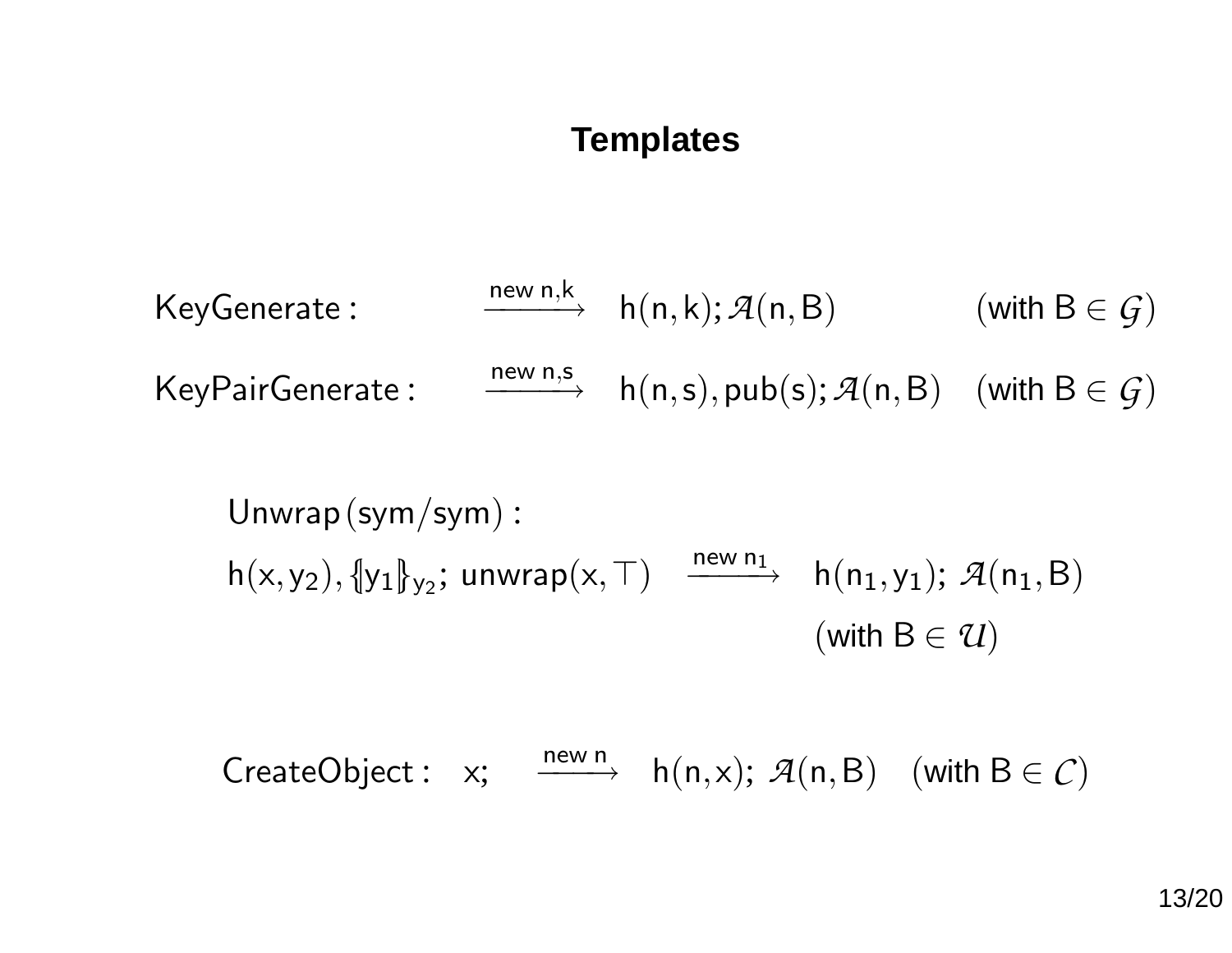## **Configuration Language**

Functions

Attributes

Always on/off

Conflicts

Tied

Templates

Flags

 $(\operatorname{\textsf{see}\,}{} \text{http://secgroup.ext.dsi.unive.it/tookan}$  $(\operatorname{\textsf{see}\,}{} \text{http://secgroup.ext.dsi.unive.it/tookan}$  $(\operatorname{\textsf{see}\,}{} \text{http://secgroup.ext.dsi.unive.it/tookan}$  $(\operatorname{\textsf{see}\,}{} \text{http://secgroup.ext.dsi.unive.it/tookan}$  $(\operatorname{\textsf{see}\,}{} \text{http://secgroup.ext.dsi.unive.it/tookan}$  $(\operatorname{\textsf{see}\,}{} \text{http://secgroup.ext.dsi.unive.it/tookan}$  $(\operatorname{\textsf{see}\,}{} \text{http://secgroup.ext.dsi.unive.it/tookan}$  $(\operatorname{\textsf{see}\,}{} \text{http://secgroup.ext.dsi.unive.it/tookan}$  $(\operatorname{\textsf{see}\,}{} \text{http://secgroup.ext.dsi.unive.it/tookan}$  $(\operatorname{\textsf{see}\,}{} \text{http://secgroup.ext.dsi.unive.it/tookan}$  $(\operatorname{\textsf{see}\,}{} \text{http://secgroup.ext.dsi.unive.it/tookan}$  for full  $\operatorname{\textsf{description}})$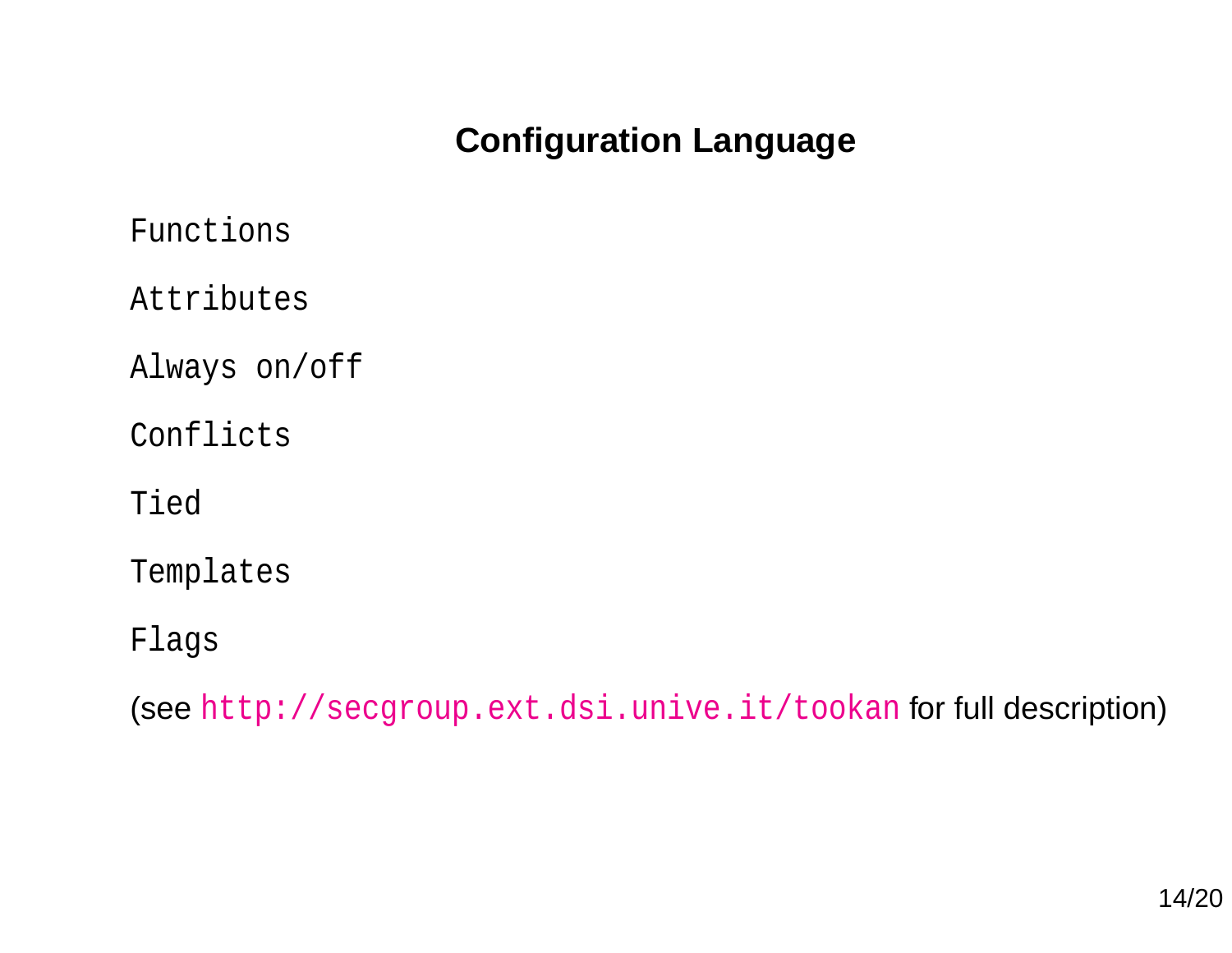### **Abstractions for Proof (based on Froschle & Steel WITS '09) ¨**

KeyGenerate: 
$$
\rightarrow h(n_i,k_i); \mathcal{A}(n_i,B_i)
$$
 (with  $B_i \in \mathcal{G}$ )

 $\mathsf{KeyPairGenerator:}\quad\rightarrow\quad \mathsf{h}(\mathsf{n_j},\mathsf{s_j}),\mathsf{pub}(\mathsf{s_j});\mathcal{A}(\mathsf{n_j},\mathsf{B_j})\quad(\mathsf{with}\;\mathsf{B_j}\in\mathcal{G})$ 

Unwrap(sym/sym) :  $\mathsf{h}(\mathsf{x},\mathsf{y}_2),\{\!\!\{\mathsf{y}_1\!\!\}_{\mathsf{y}_2}; \, \mathsf{unwrap}(\mathsf{x},\top) \;\;\rightarrow\;\; \mathsf{h}(\mathsf{n_k},\mathsf{y}_1);\, \mathcal{A}(\mathsf{n_k},\mathsf{B_k})$  $(\mathsf{with}\ \mathsf{B_k} \in \mathcal{U})$ 

 $\mathsf{CreateObject}: \; \; \mathsf{x}; \;\;\;\rightarrow\;\; \mathsf{h}(\mathsf{n}_\mathsf{I},\mathsf{x}); \; \mathcal{A}(\mathsf{n}_\mathsf{I},\mathsf{B}_\mathsf{I}) \quad (\textsf{with } \mathsf{B}_\mathsf{I} \in \mathcal{C})$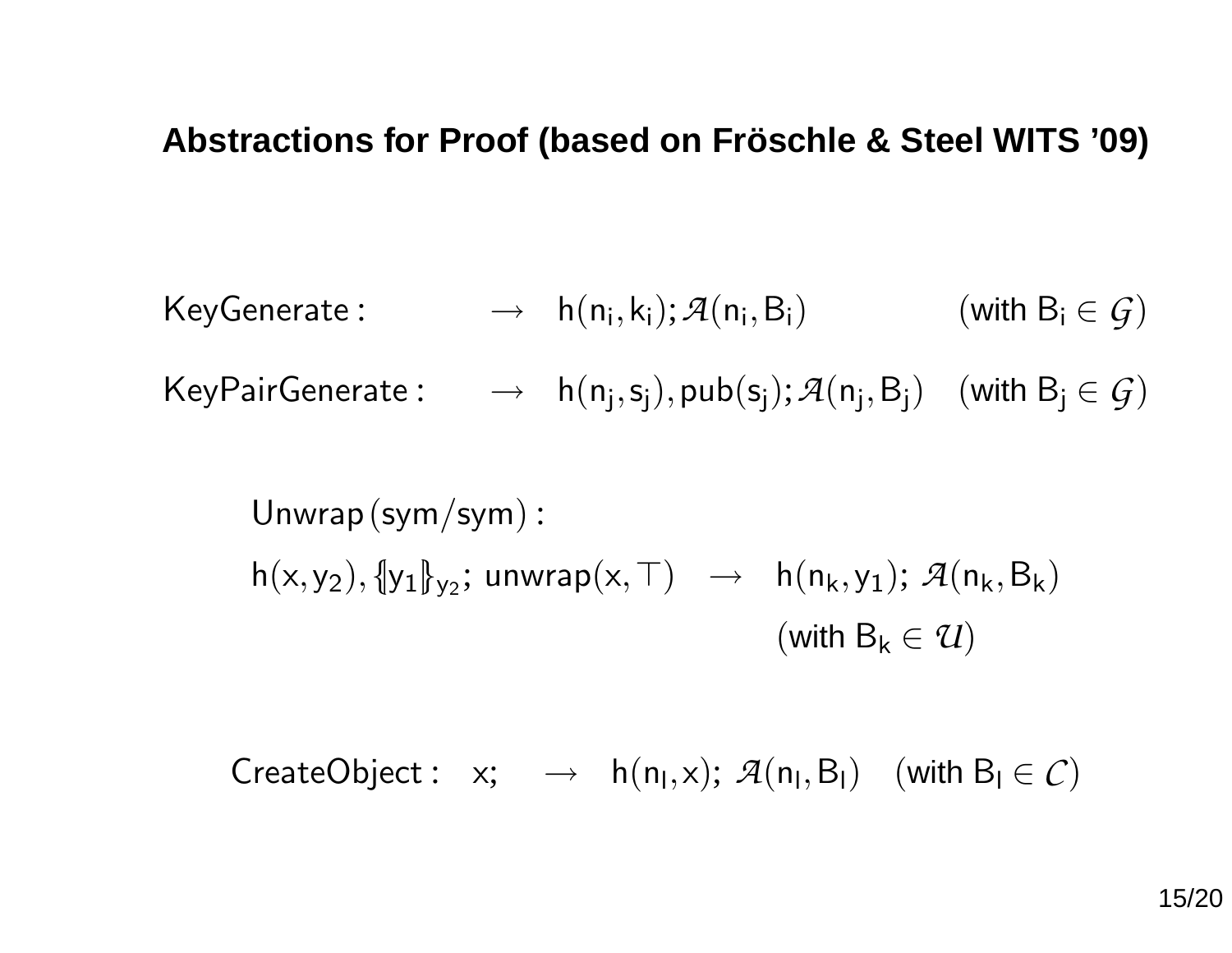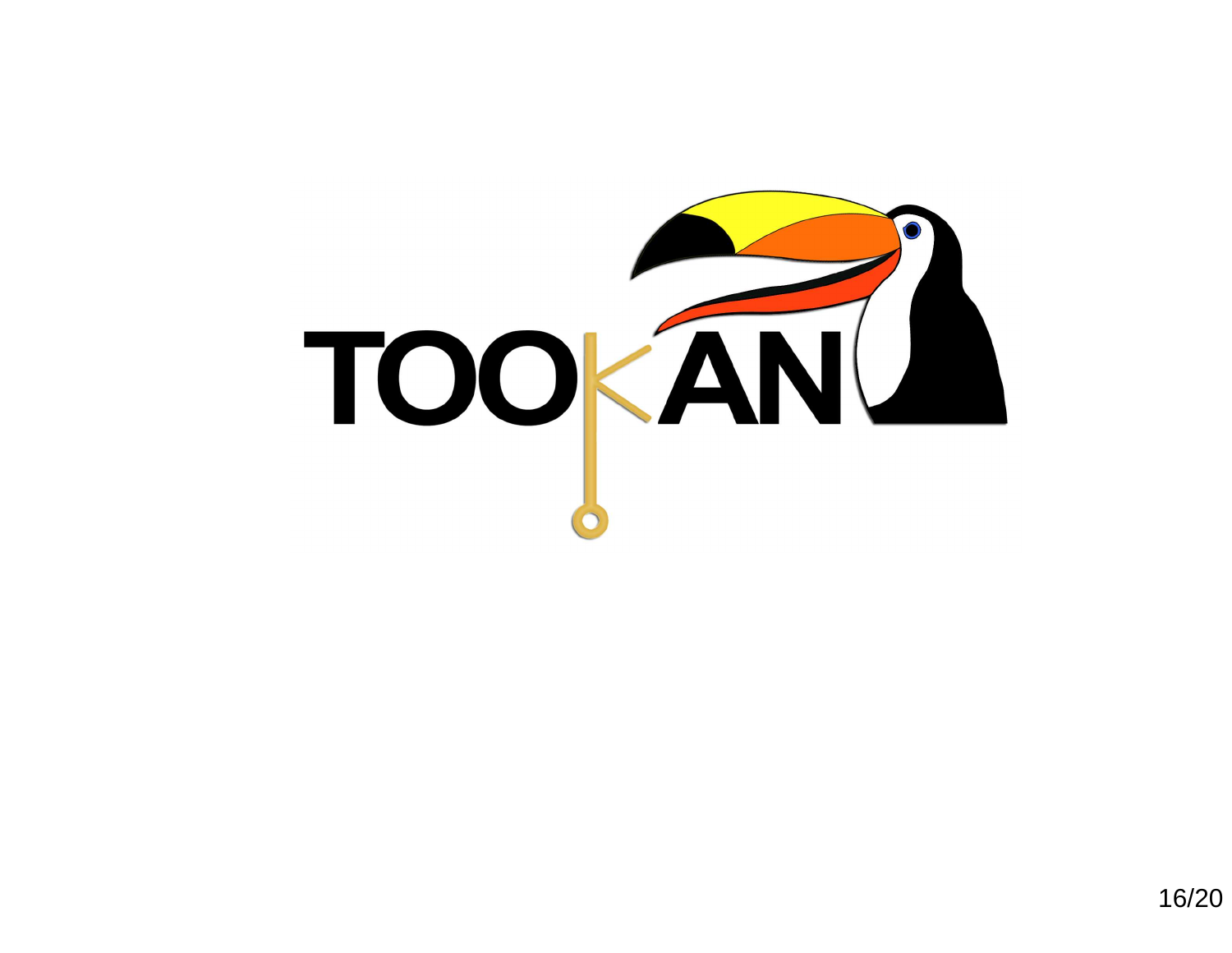| <b>Device</b>  |                        | <b>Supported Functionality</b> |              |              |              |              |              | Attacks found |              |              |              |                         |
|----------------|------------------------|--------------------------------|--------------|--------------|--------------|--------------|--------------|---------------|--------------|--------------|--------------|-------------------------|
| <b>Brand</b>   | Model                  | S                              | as           | cobj         | chan         | W            | <b>WS</b>    | wd            | rs           | ru           | su           | Tookan                  |
| Aladdin        | eToken PRO             | $\checkmark$                   |              | ✓            | $\checkmark$ |              |              | $\checkmark$  |              |              |              | wd                      |
| Athena         | <b>ASEKey</b>          | $\checkmark$                   | $\checkmark$ | $\checkmark$ |              |              |              |               |              |              |              |                         |
| <b>Bull</b>    | <b>Trustway RCI</b>    | $\checkmark$                   | $\checkmark$ | $\checkmark$ | $\checkmark$ | $\checkmark$ | $\checkmark$ | $\checkmark$  |              |              |              | wd                      |
| Eutron         | Crypto Id. ITSEC       |                                | $\checkmark$ | $\checkmark$ |              |              |              |               |              |              |              |                         |
| Feitian        | StorePass2000          | $\checkmark$                   | $\checkmark$ | $\checkmark$ | $\checkmark$ | $\checkmark$ | $\checkmark$ | $\checkmark$  |              |              |              | rs                      |
| Feitian        | ePass2000              | $\checkmark$                   | $\checkmark$ | $\checkmark$ | $\checkmark$ |              | $\checkmark$ | $\checkmark$  |              |              |              | rs                      |
| Feitian        | ePass3003Auto          | $\checkmark$                   | $\checkmark$ | $\checkmark$ | $\checkmark$ | $\checkmark$ | $\checkmark$ | $\checkmark$  | ✓            | $\checkmark$ |              | rs                      |
| Gemalto        | <b>SEG</b>             |                                |              |              | $\checkmark$ |              |              |               |              |              |              |                         |
| <b>MXI</b>     | <b>Stealth MXP Bio</b> | $\checkmark$                   | $\checkmark$ |              |              |              |              |               |              |              |              |                         |
| <b>RSA</b>     | SecurID 800            | $\checkmark$                   | $\checkmark$ | $\checkmark$ | $\checkmark$ |              |              |               | $\checkmark$ | $\checkmark$ | $\checkmark$ | rs                      |
| <b>SafeNet</b> | <b>iKey 2032</b>       | $\checkmark$                   | $\checkmark$ | $\checkmark$ |              |              |              |               |              |              |              |                         |
| Sata           | <b>DKey</b>            | $\checkmark$                   | $\checkmark$ | $\checkmark$ | $\checkmark$ | $\checkmark$ | $\checkmark$ | $\checkmark$  | $\checkmark$ | $\checkmark$ | $\checkmark$ | rs                      |
| <b>ACS</b>     | ACOS5                  | $\checkmark$                   | $\checkmark$ | $\checkmark$ | $\checkmark$ |              |              |               |              |              |              |                         |
| Athena         | <b>ASE Smartcard</b>   | $\checkmark$                   | $\checkmark$ | $\checkmark$ |              |              |              |               |              |              |              |                         |
| Gemalto        | <b>Cyberflex V2</b>    | $\checkmark$                   |              |              |              |              |              |               |              |              |              | wd                      |
| Gemalto        | SafeSite V1            |                                |              |              |              |              |              |               |              |              |              |                         |
| Gemalto        | SafeSite V2            | $\checkmark$                   |              |              |              |              |              |               |              |              |              | rs                      |
| <b>Siemens</b> | CardOS V4.3 B          |                                |              | $\checkmark$ |              |              |              |               |              |              |              | ru<br><del>17/2</del> 0 |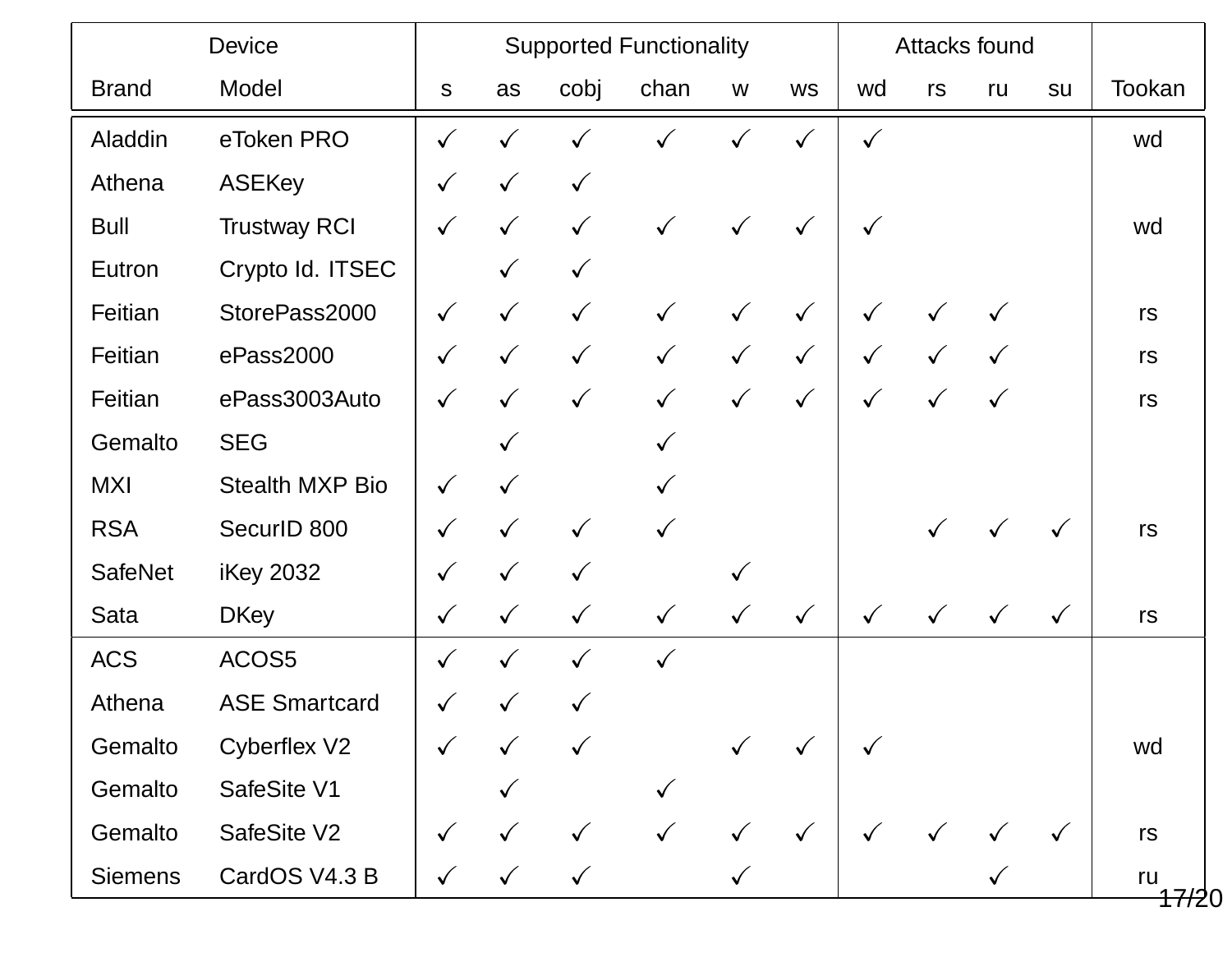All <sup>7</sup> received notification at least 5 months before publication.

We offered to publish responses on project website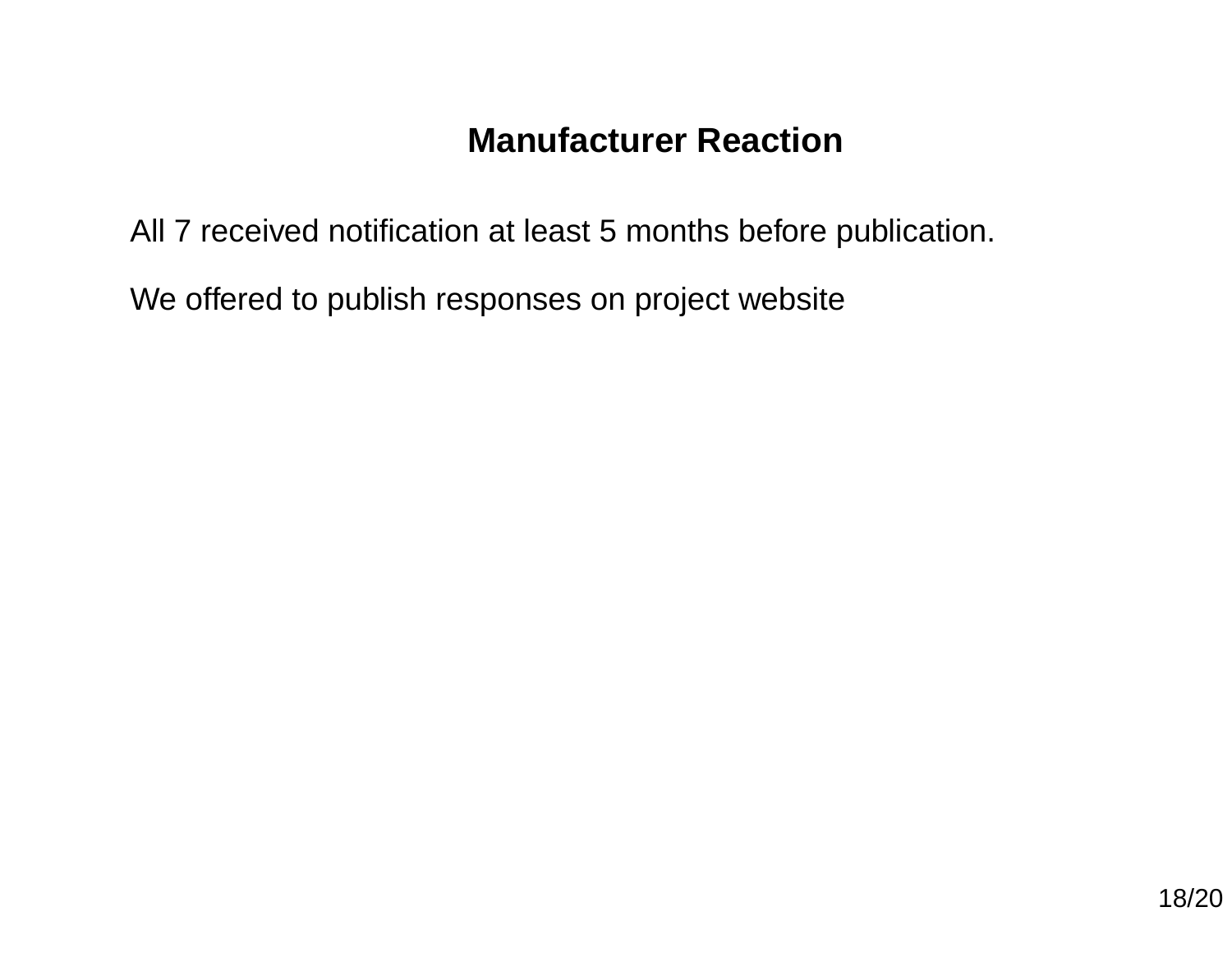All <sup>7</sup> received notification at least 5 months before publication.

We offered to publish responses on project website

RSA sent response, registered vulnerability with Mitre (CVE-2010-3321), will issue patch details today

Aladdin (now Safenet) sent <sup>a</sup> 2-page response for website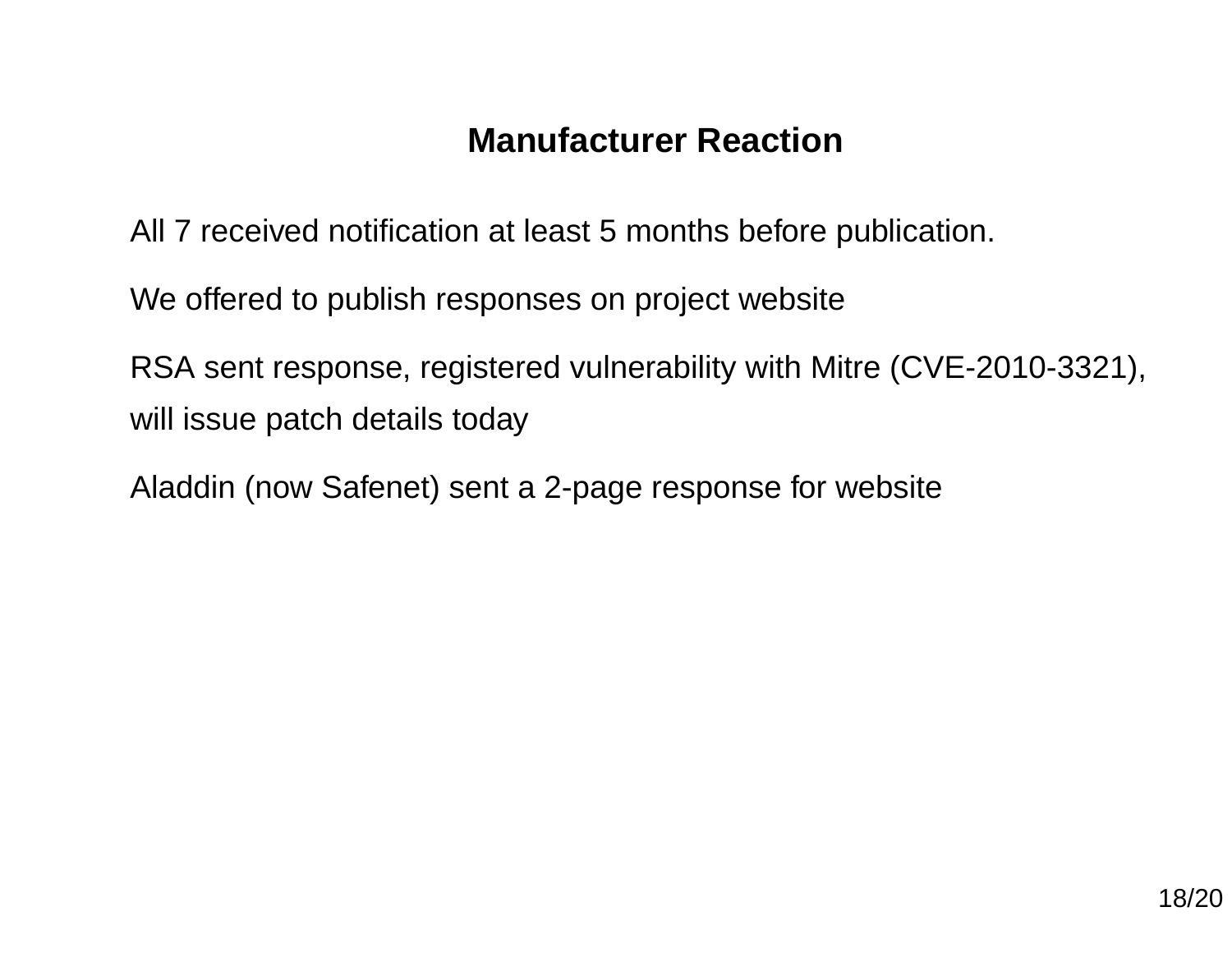All <sup>7</sup> received notification at least 5 months before publication.

We offered to publish responses on project website

RSA sent response, registered vulnerability with Mitre (CVE-2010-3321), will issue patch details today

Aladdin (now Safenet) sent <sup>a</sup> 2-page response for website

Bull invited me for <sup>a</sup> private meeting at their HQ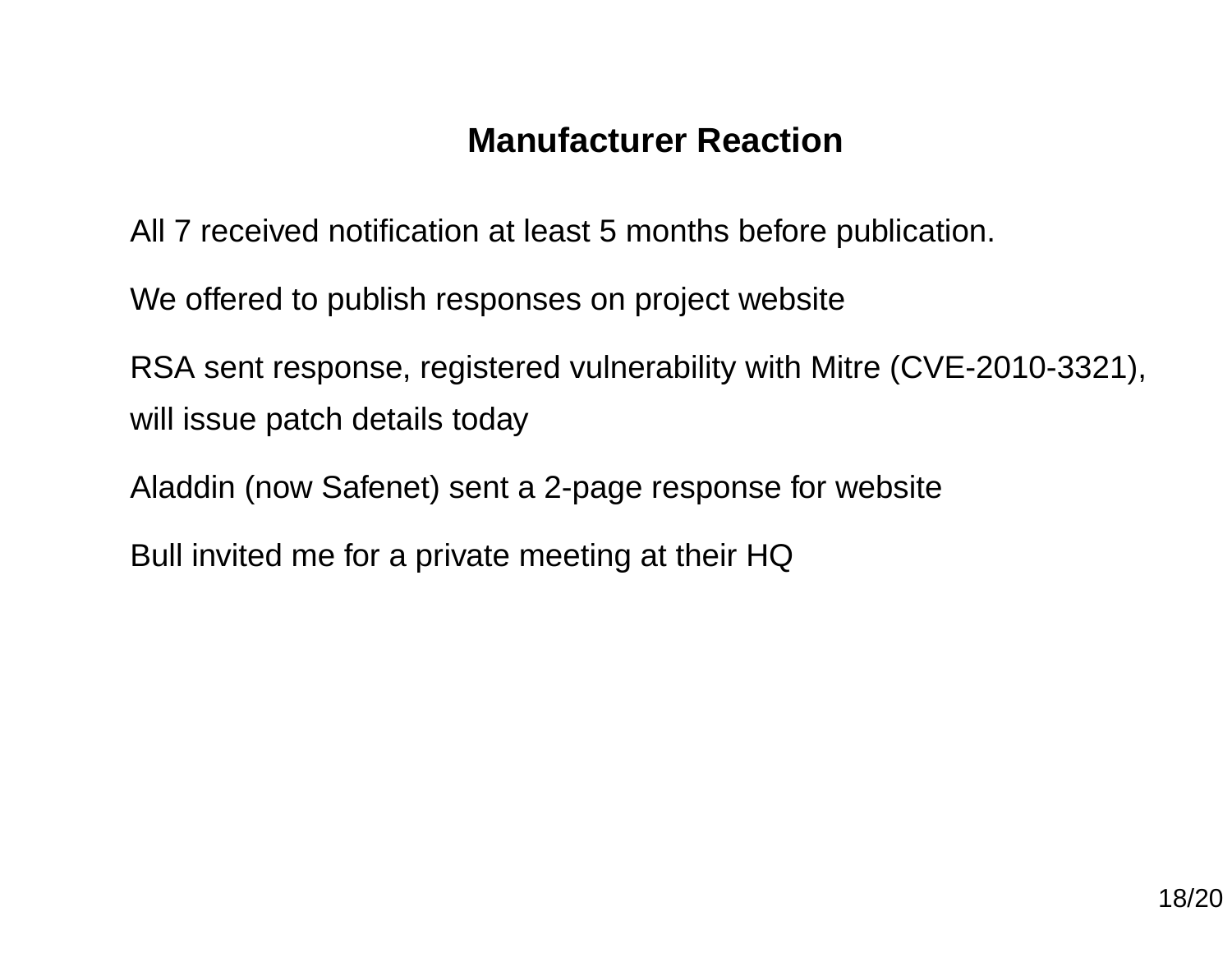All <sup>7</sup> received notification at least 5 months before publication.

We offered to publish responses on project website

RSA sent response, registered vulnerability with Mitre (CVE-2010-3321), will issue patch details today

Aladdin (now Safenet) sent <sup>a</sup> 2-page response for website

Bull invited me for <sup>a</sup> private meeting at their HQ

Gemalto responded to Cyberflex vulnerability, but not to SafeSite, and not to request to publish their reponse.

Minimal response from anyone else (e.g. requests to know who else isvulnerable)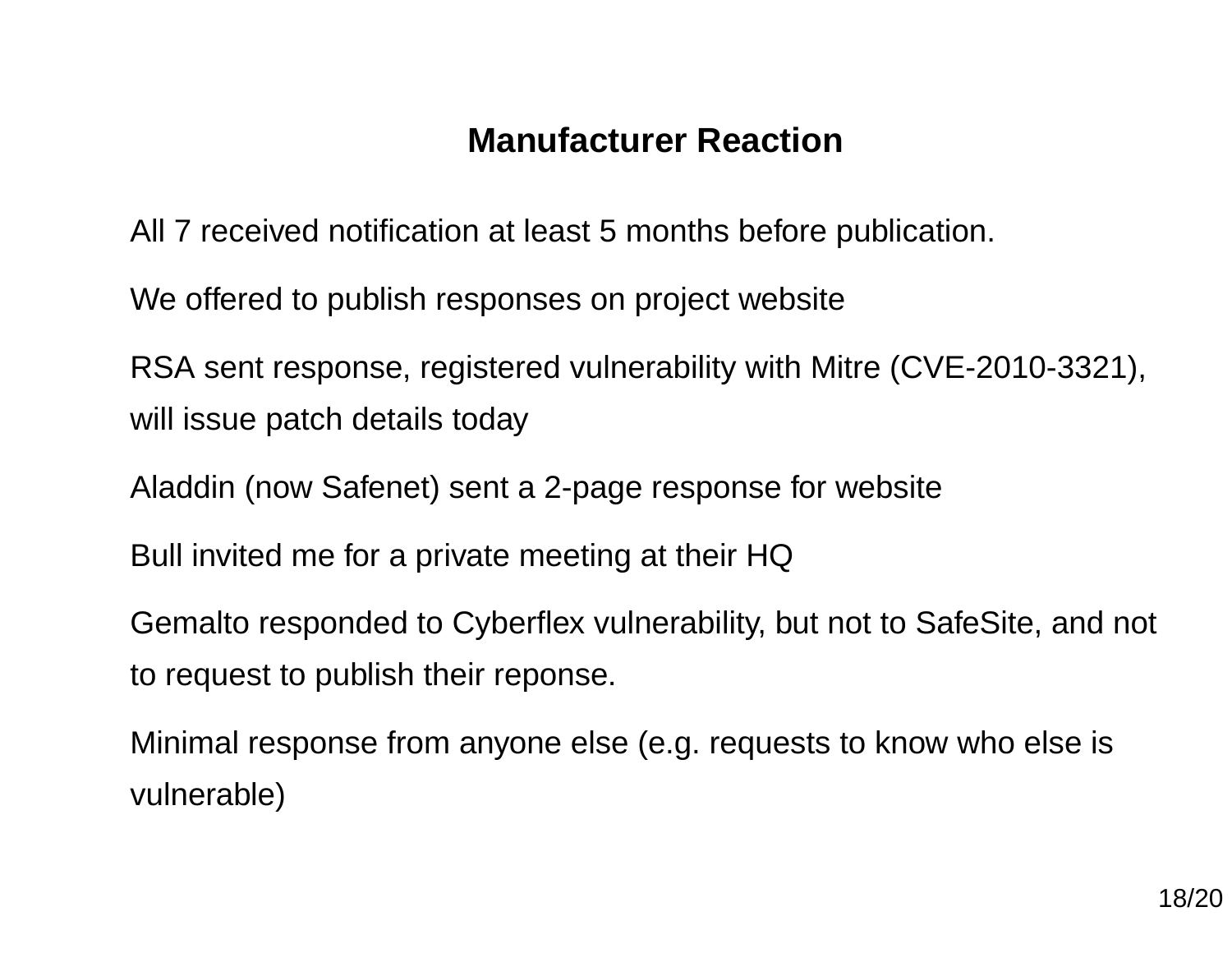# **OpencryptokiX**

IBM Opencryptoki is <sup>a</sup> library including <sup>a</sup> software token

Vulnerable to many attacks (but it's <sup>a</sup> software token)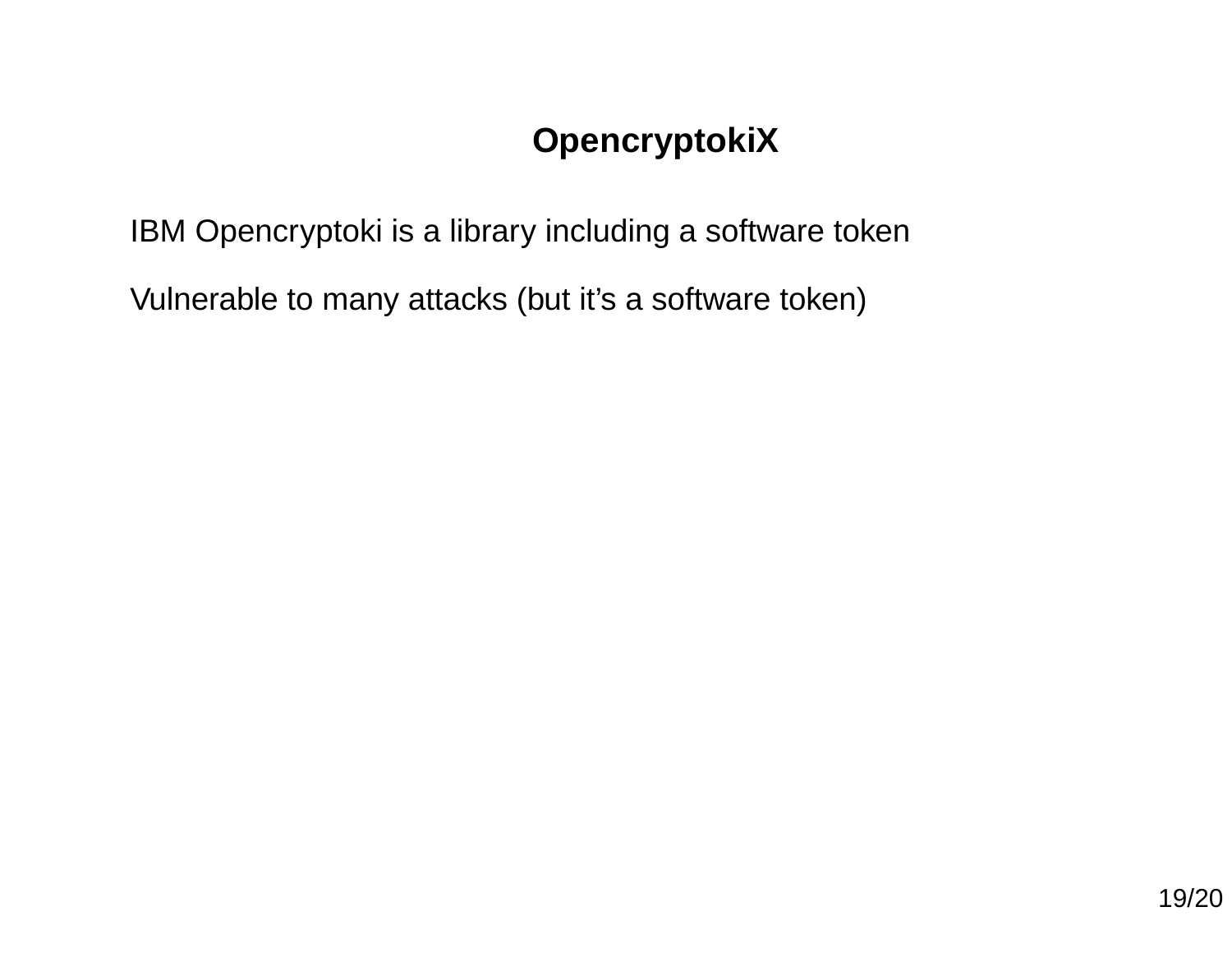# **OpencryptokiX**

IBM Opencryptoki is <sup>a</sup> library including <sup>a</sup> software token

Vulnerable to many attacks (but it's <sup>a</sup> software token)

We have coded two fixed versions

- one implements config from Fröschle & Steel WITS '09
- one is <sup>a</sup> new fix with no new crypto mechanisms $\bullet$ Uses a carefully chosen set of templates  $\mathcal{G} = \{wu,ed\}, \mathcal{U} = \{eu\}$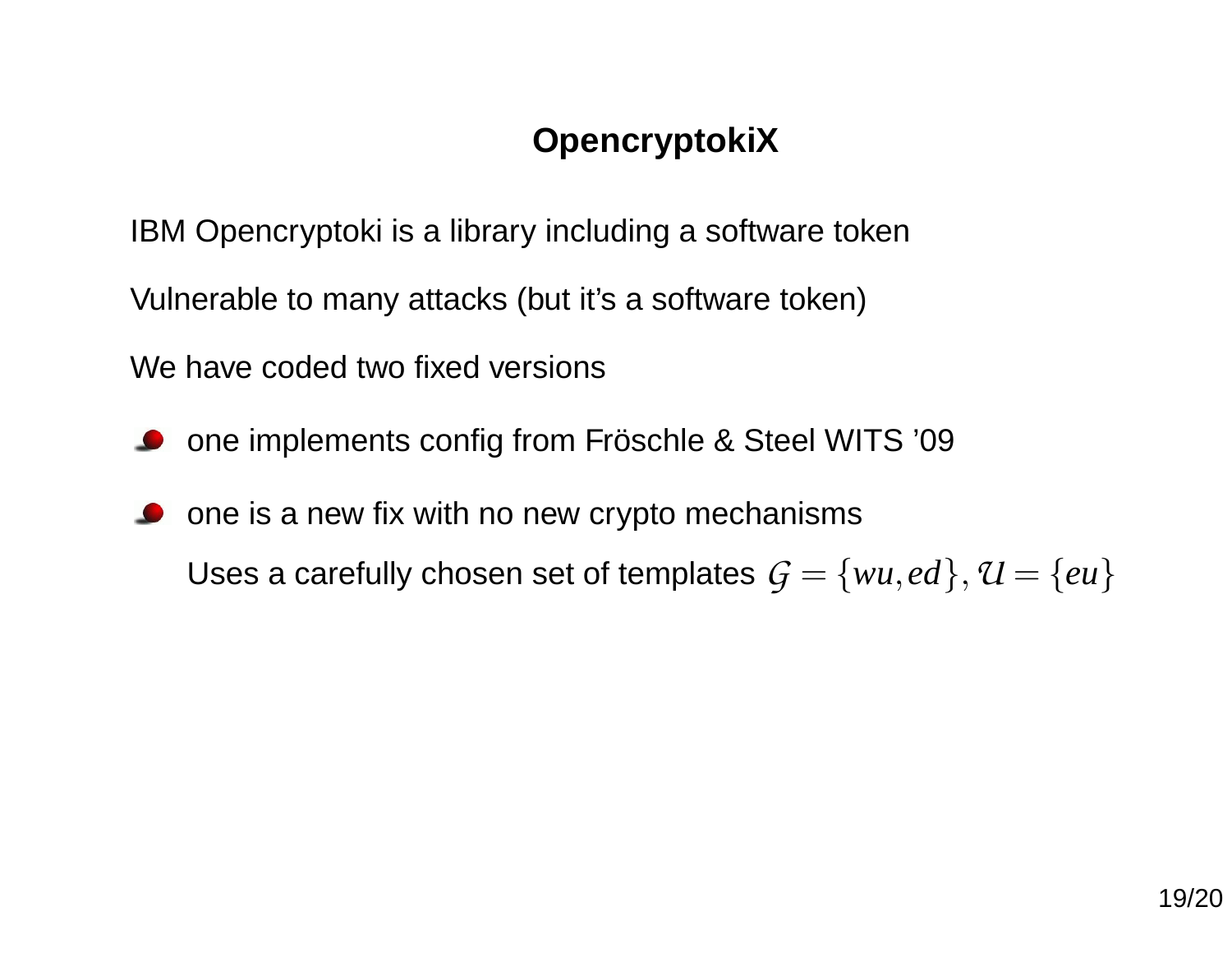# **OpencryptokiX**

IBM Opencryptoki is <sup>a</sup> library including <sup>a</sup> software token

Vulnerable to many attacks (but it's <sup>a</sup> software token)

We have coded two fixed versions

one implements config from Fröschle & Steel WITS '09

one is <sup>a</sup> new fix with no new crypto mechanismsUses a carefully chosen set of templates  $\mathcal{G} = \{wu,ed\}, \mathcal{U} = \{eu\}$ 

Available to download from

[http://secgroup](http://secgroup.ext.dsi.unive.it/cryptokix).[ext](http://secgroup.ext.dsi.unive.it/cryptokix).[dsi](http://secgroup.ext.dsi.unive.it/cryptokix).[unive](http://secgroup.ext.dsi.unive.it/cryptokix).[it/crypto](http://secgroup.ext.dsi.unive.it/cryptokix)kix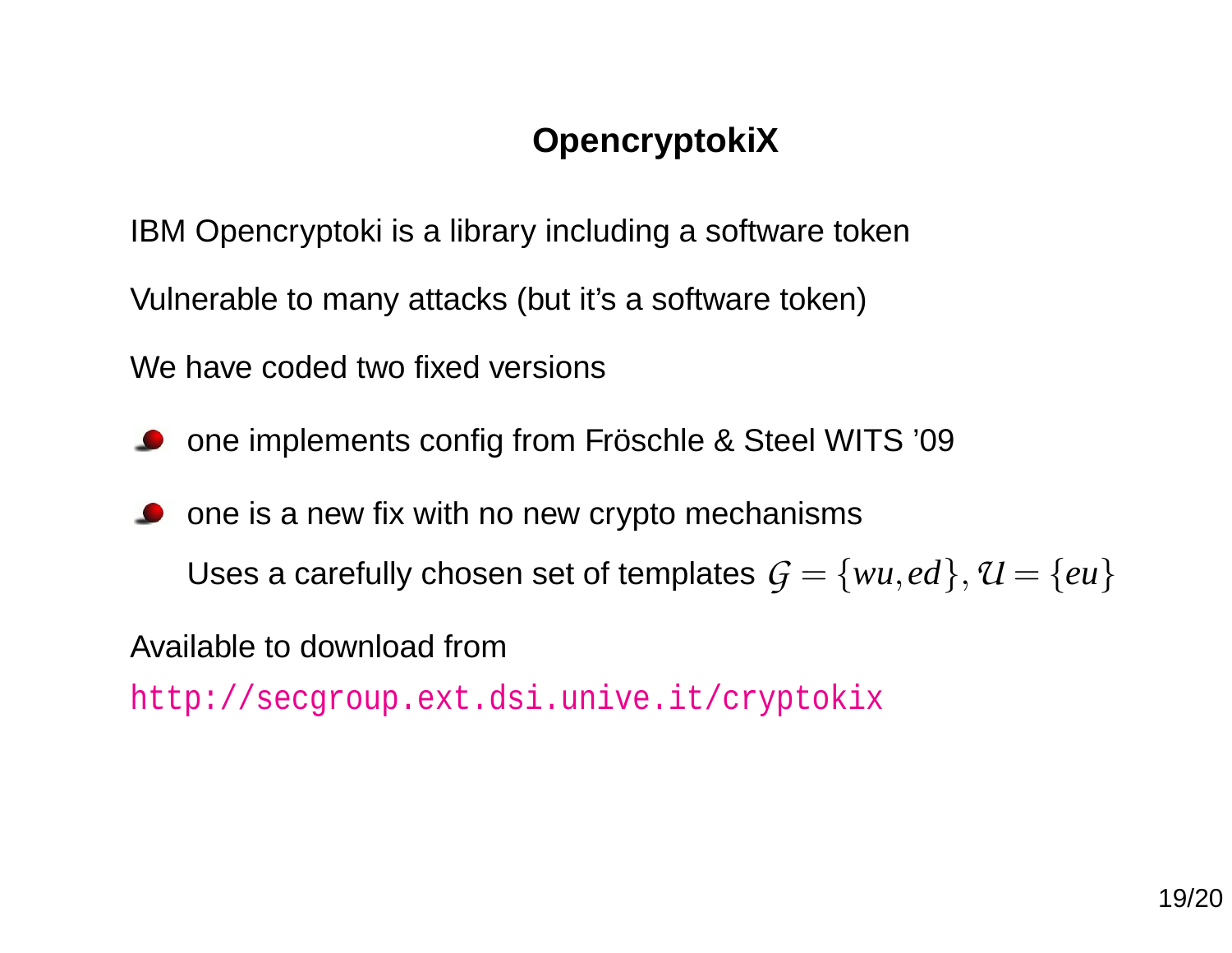Tookan: our tool for formal analysis of PKCS#11 configurations

OpencryptokiX: <sup>a</sup> sandbox for trying token configurations

Bees: <sup>a</sup> library for programming PKCS#11 tokens using symbolic model language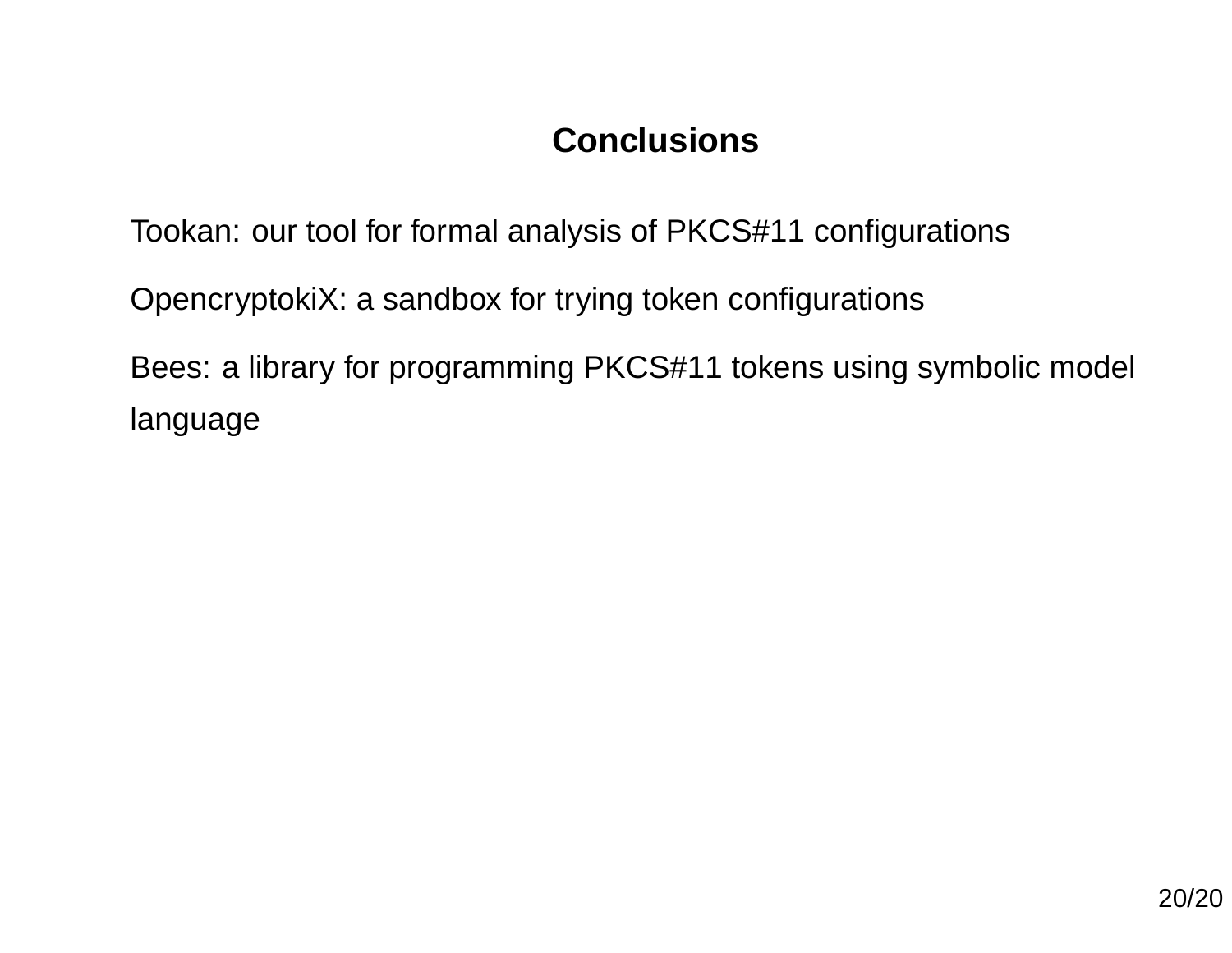Tookan: our tool for formal analysis of PKCS#11 configurations

OpencryptokiX: <sup>a</sup> sandbox for trying token configurations

Bees: <sup>a</sup> library for programming PKCS#11 tokens using symbolic model language

State of art of tokens not great (10/18 vulnerable, the rest very limitedfunctionality)

Some manufacturers patching, no reaction from others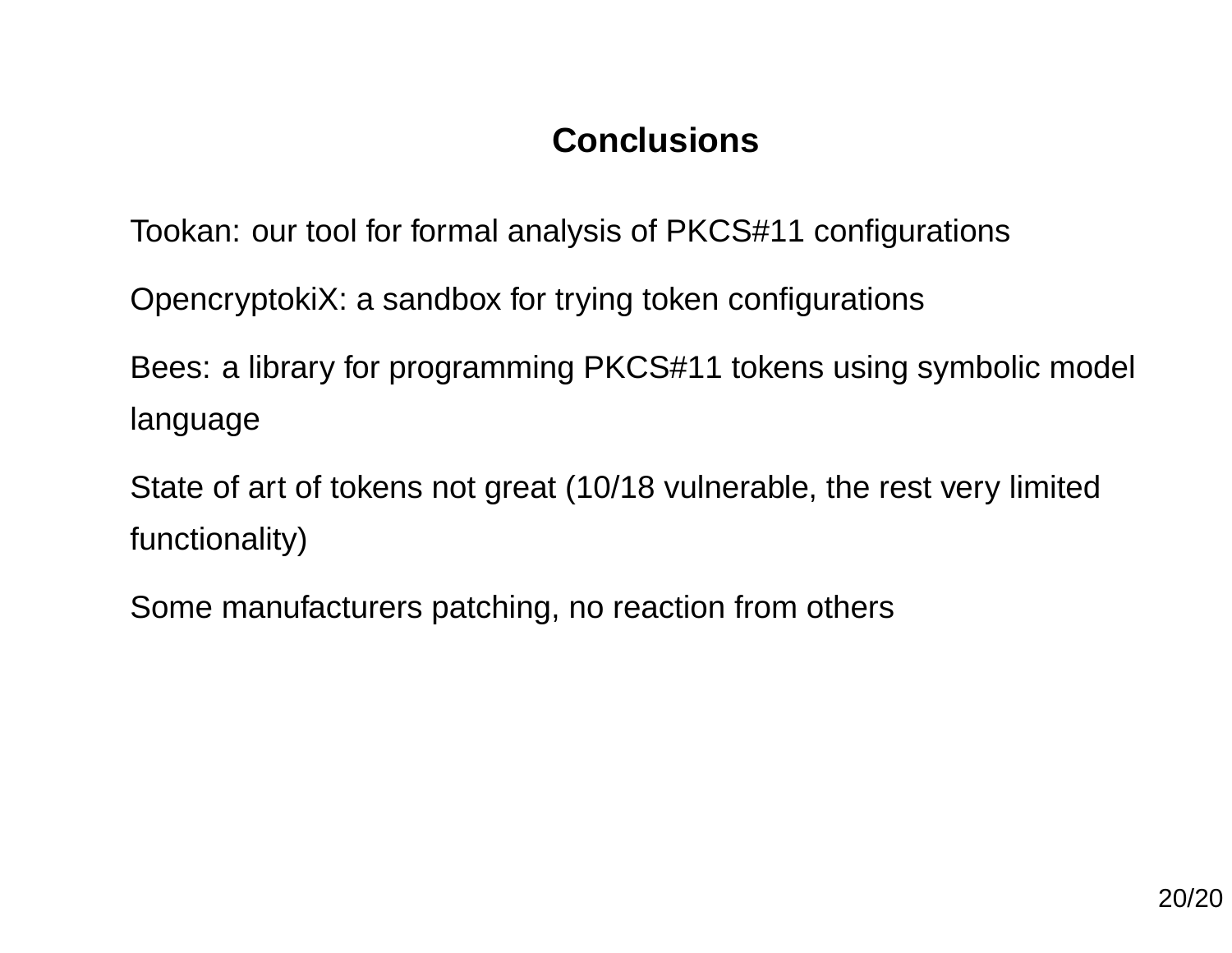Tookan: our tool for formal analysis of PKCS#11 configurations

OpencryptokiX: <sup>a</sup> sandbox for trying token configurations

Bees: <sup>a</sup> library for programming PKCS#11 tokens using symbolic model language

State of art of tokens not great (10/18 vulnerable, the rest very limitedfunctionality)

Some manufacturers patching, no reaction from others

Maybe we need <sup>a</sup> new standard with modern crypto? (OASIS, IEEESISWG,...)